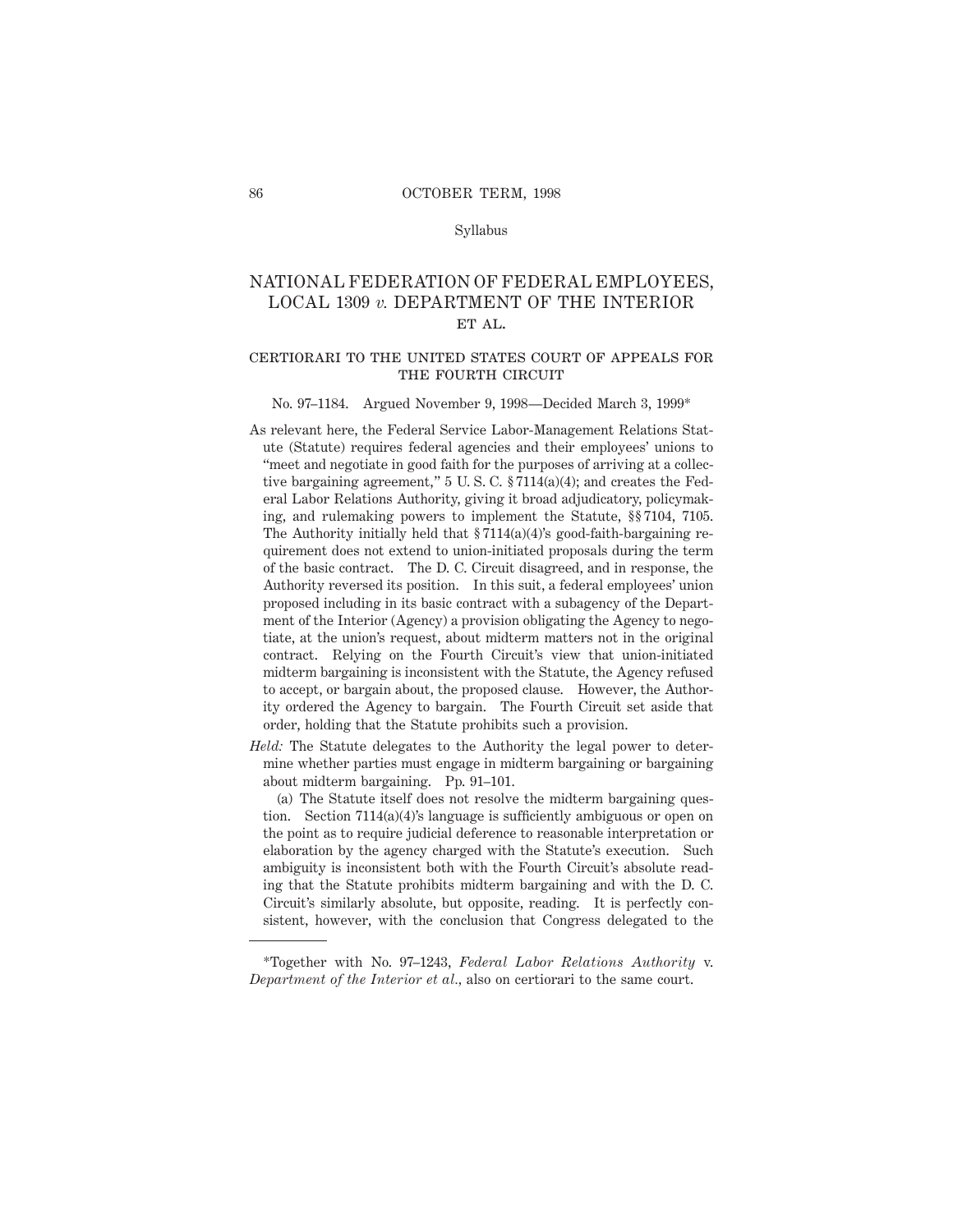#### Syllabus

Authority the power to determine whether, when, where, and what sort of midterm bargaining is required. This conclusion is supported by the Statute's delegation of rulemaking, adjudicatory, and policymaking powers to the Authority and by precedent recognizing the similarity of the Authority's public-sector and the National Labor Relations Board's private-sector roles, see *Bureau of Alcohol, Tobacco and Firearms* v. *FLRA,* 464 U. S. 89, 97. Pp. 91–99.

(b) For similar reasons, the Statute also grants the Authority leeway in answering the question whether an agency must bargain endterm about including in the basic labor contract a midterm bargaining clause. The Authority's judgment that the parties must bargain over such a provision was occasioned by the D. C. Circuit's holding that the Statute imposes a duty to bargain midterm. Since the Statute does not resolve the question of midterm bargaining, nor the related question of bargaining about midterm bargaining, the Authority should have the opportunity to consider these questions aware that the Statute permits, but does not compel, the conclusions it reached. Pp. 99–101.

132 F. 3d 157, vacated and remanded.

BREYER, J., delivered the opinion of the Court, in which STEVENS, KENnedy, Souter, and Ginsburg, JJ., joined. O'Connor, J., filed a dissenting opinion, in which REHNQUIST, C. J., joined, and in which SCALIA and Thomas, JJ., joined as to Part I, *post,* p. 101.

*Gregory O'Duden* argued the cause for petitioner in No. 97–1184. With him on the briefs was *Barbara A. Atkin. David M. Smith* argued the cause for petitioner in No. 97– 1243. With him on the brief was *James F. Blandford.*

*Irving L. Gornstein* argued the cause for the Department of the Interior in both cases. On the brief were *Solicitor General Waxman, Assistant Attorney General Hunger, Deputy Solicitor General Underwood, Jonathan E. Nuechterlein, William Kanter, Robert M. Loeb,* and *Sushma Soni.*†

<sup>†</sup>*Jonathan P. Hiatt, James B. Coppess, Marsha S. Berzon, Laurence Gold, Mark D. Roth,* and *Kevin M. Grile* filed a brief for the American Federation of Labor and Congress of Industrial Organizations et al. as *amici curiae* urging reversal.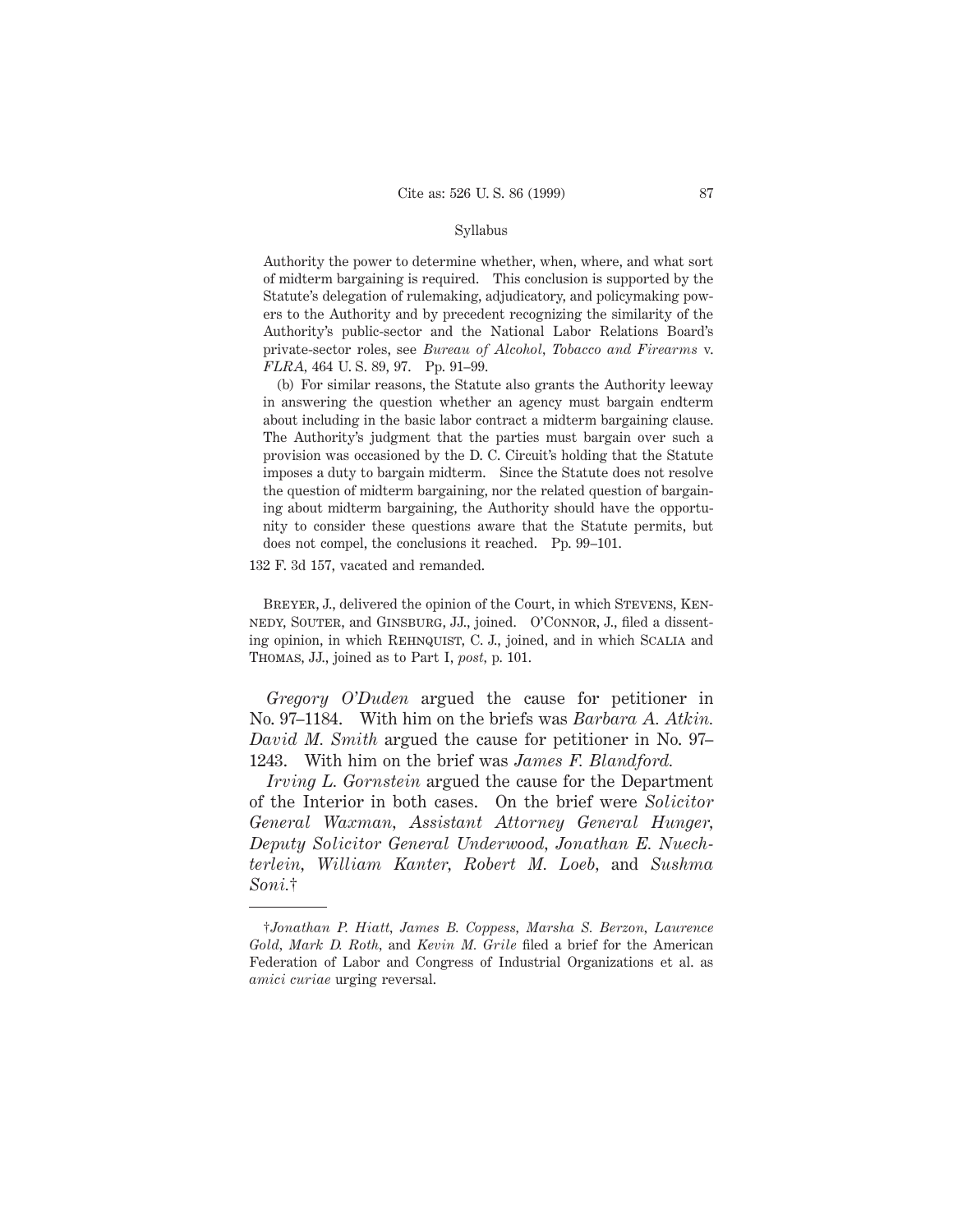# Justice Breyer delivered the opinion of the Court.

The Federal Service Labor-Management Relations Statute requires federal agencies and the unions that represent their employees to "meet and negotiate in good faith for the purposes of arriving at a collective bargaining agreement." 5 U. S. C. § 7114(a)(4). We here consider whether that duty to bargain extends to a clause proposed by a union that would bind the parties to bargain midterm—that is, while the basic comprehensive labor contract is in effect—about subjects not included in that basic contract. We vacate a lower court holding that the statutory duty to bargain does not encompass midterm bargaining (or bargaining about midterm bargaining). We conclude that the Statute delegates to the Federal Labor Relations Authority the legal power to determine whether the parties must engage in midterm bargaining (or bargaining about that matter). We remand these cases so that the Authority may exercise that power.

### I

Congress enacted the Federal Service Labor-Management Relations Statute (Statute or FSLMRS) in 1978. See 5 U. S. C. § 7101 *et seq.* Declaring that "labor organizations and collective bargaining in the civil service are in the public interest," § 7101(a), the Statute grants federal agency employees the right to organize, provides for collective bargaining, and defines various unfair labor practices. See §§ 7114(a)(1), 7116. It creates the Federal Labor Relations Authority, which it makes responsible for implementing the Statute through the exercise of broad adjudicatory, policymaking, and rulemaking powers. §§ 7104, 7105. And it establishes within the Authority a Federal Service Impasses Panel, to which it grants the power to resolve negotiation impasses through compulsory arbitration, § 7119, hence without the strikes that the law forbids to federal employees, § 7116(b)(7).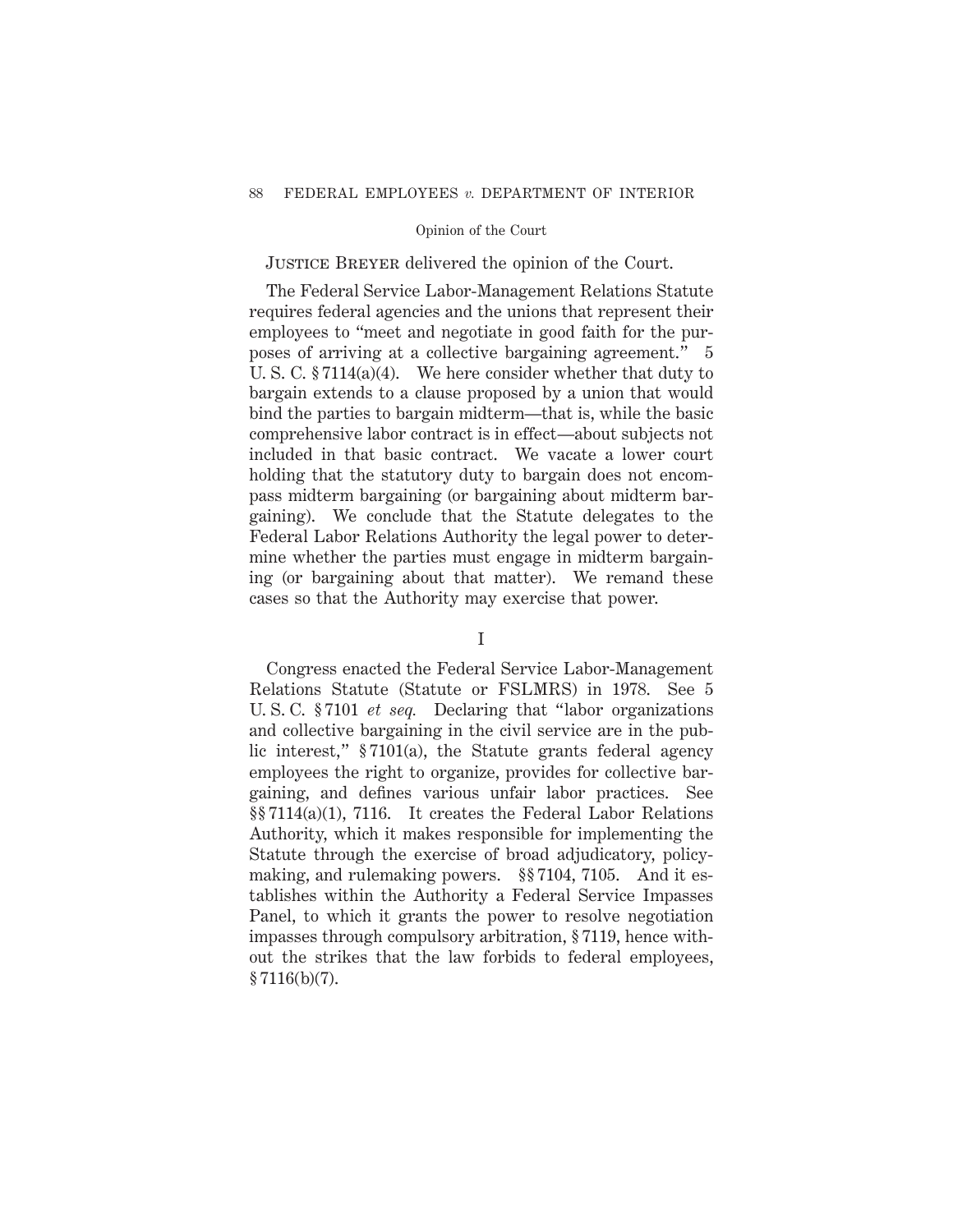Of particular relevance here, the Statute requires a federal agency employer to "meet" with the employees' collectivebargaining representative and to "negotiate in good faith for the purposes of arriving at a collective bargaining agreement." § 7114(a)(4). The Courts of Appeals disagree about whether, or the extent to which, this good-faith-bargaining requirement extends to midterm bargaining. Suppose, for example, that the federal agency and the union negotiate a basic 5-year contract. In the third year a matter arises that the contract does not address. If the union seeks negotiations about the matter, does the Statute require the agency to bargain then and there, or can the agency wait for basic contract renewal negotiations? Does it matter whether the basic contract itself contains a "zipper clause" expressly forbidding such bargaining? Does it matter whether the basic contract itself contains a clause expressly permitting midterm bargaining? Can the parties insist upon bargaining endterm (that is, during the negotiations over adopting or renewing a basic labor contract) about whether to include one or the other such clauses in the basic contract itself?

In 1985 the Authority began to answer some of these questions. It considered a union's effort to force midterm negotiations about a matter the basic labor contract did not address, and it held that the Statute *did not* require the agency to bargain. *Internal Revenue Service,* 17 F. L. R. A. 731 (1985) *(IRS I)*.

The Court of Appeals for the District of Columbia Circuit, however, set aside the Authority's ruling. The court held that in light of the intent and purpose of the Statute, it must be read to require midterm bargaining, inasmuch as it did not create any distinction between bargaining at the end of a labor contract's term and bargaining during that term. *National Treasury Employees Union* v. *FLRA,* 810 F. 2d 295 (1987) *(NTEU).* On remand the Authority reversed its earlier position. *Internal Revenue Service,* 29 F. L. R. A.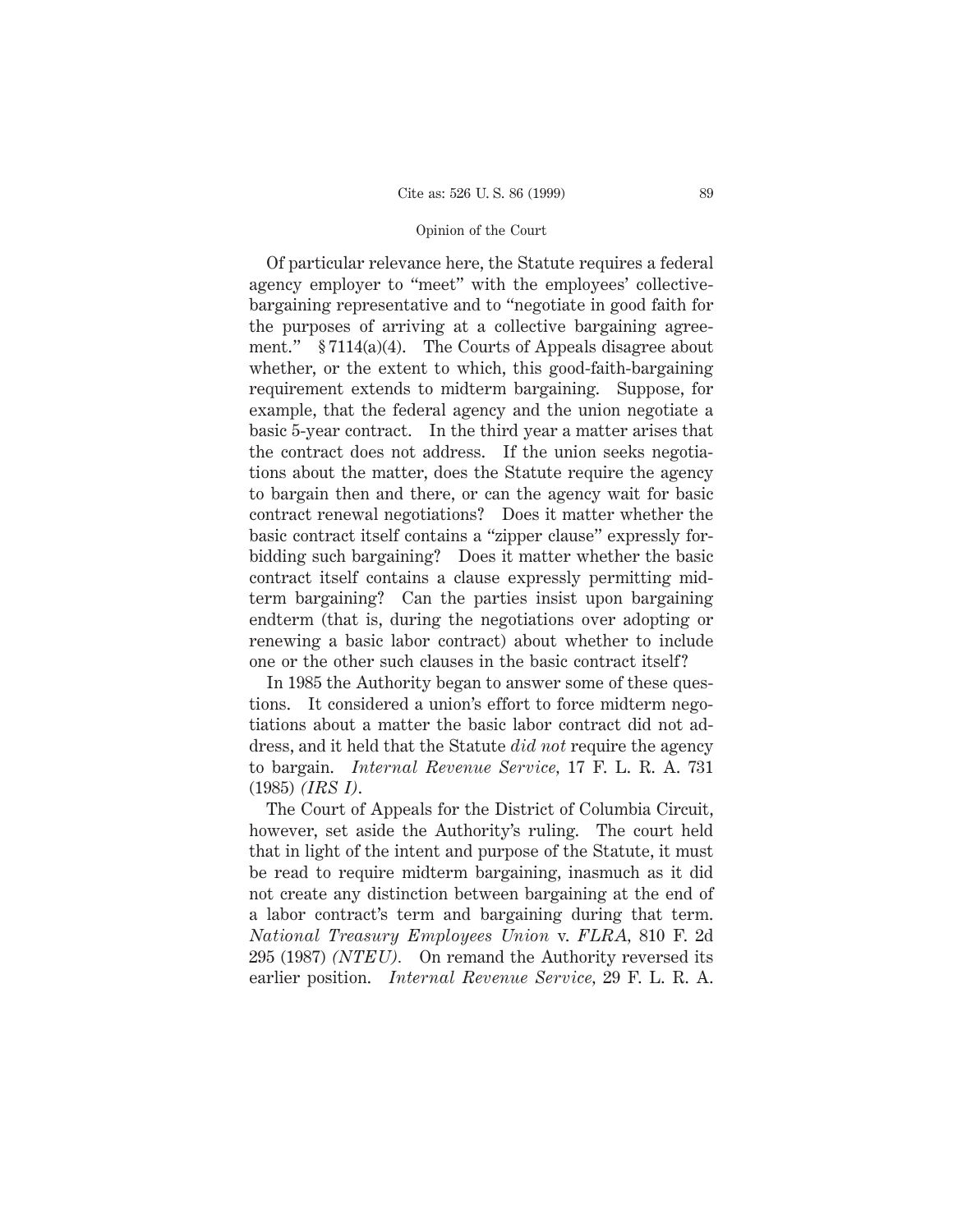162, 166 (1987) *(IRS II)*. Accepting the D. C. Circuit's analysis, the Authority held:

"[T]he duty to bargain in good faith imposed by the Statute requires an agency to bargain during the term of a collective bargaining agreement on negotiable union-initiated proposals concerning matters which are not addressed in the [basic] agreement and were not clearly and unmistakably waived by the union during negotiation of the agreement." *Id.,* at 167.

The Fourth Circuit has taken a different view of the matter. It has held that "union-initiated midterm bargaining is not required by the statute and would undermine the congressional policies underlying the statute." *Social Security Administration* v. *FLRA,* 956 F. 2d 1280, 1281 (1992) (*SSA*). Nor, in its view, may the basic labor contract itself impose a midterm bargaining duty upon the parties. *Department of Energy* v. *FLRA,* 106 F. 3d 1158, 1163 (1997) (holding unlawful a midterm bargaining clause that the Federal Service Impasses Panel had imposed upon the parties' basic labor contract).

In the present suit, the National Federation of Federal Employees, Local 1309 (Union), representing employees of the United States Geological Survey, a subagency of the Department of the Interior (Agency), proposed including in the basic labor contract a midterm bargaining provision that said:

"The Union may request and the Employer will be obliged to negotiate [midterm] on any negotiable matters not covered by the provisions of this [basic] agreement." *Department of Interior,* 52 F. L. R. A. 475, 476 (1996).

The Agency, relying on the Fourth Circuit's view that the Statute prohibits such a provision, refused to accept, or to bargain about, the proposed clause. The Authority, reiterating its own (and the D. C. Circuit's) contrary view, held that the Agency's refusal to bargain amounted to an unfair labor practice. *Id.,* at 479–481. The Statute itself, said the Au-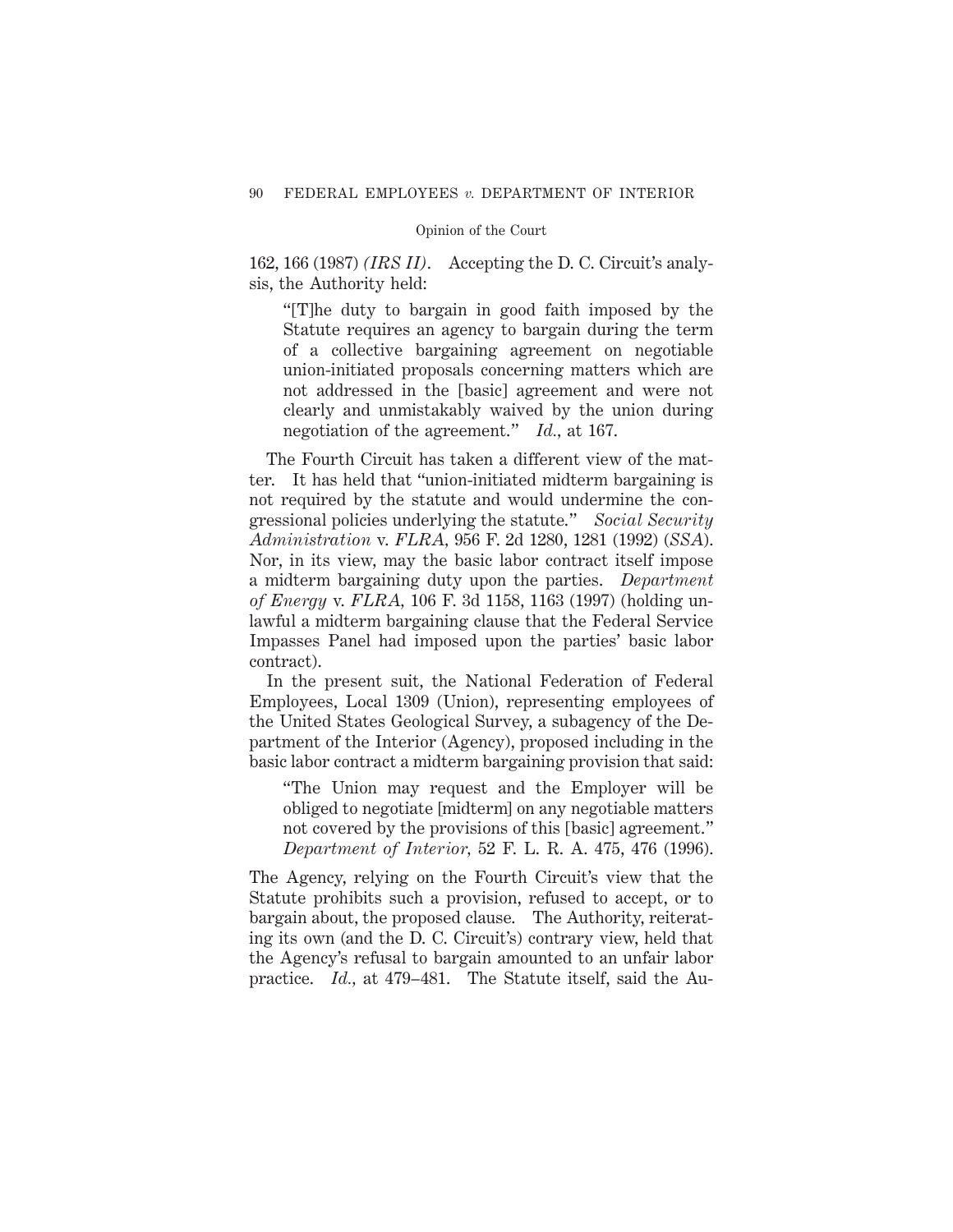thority, imposes an obligation to engage in midterm bargaining—an obligation that the proposed clause only reiterates. *Id.,* at 479–480. And even if such an obligation did not exist under the Statute, the Authority added, a proposal to create a *contractual* obligation to bargain midterm is a fit subject for endterm negotiation. *Id.,* at 480–481. Consequently, the Authority ordered the Agency to bargain over the proposed clause.

The Fourth Circuit set aside the Authority's order. 132 F. 3d 157 (1997). The court reiterated its own view that the Statute itself does not impose any midterm bargaining duty. *Id.,* at 161–162. That being so, it concluded, the parties should not be required to bargain endterm about including a clause that would require bargaining midterm. The court reasoned that once bargaining over such a clause began, the employer would have no choice but to accept the clause. Were the employer not to do so (by bargaining to impasse over the proposed clause), the Federal Service Impasses Panel would then inevitably insert the clause over the employer's objection, as the Impasses Panel (like the D. C. Circuit) believes that a midterm bargaining clause would merely reiterate the duty to bargain midterm that the Statute itself imposes. *Ibid.*

We granted certiorari to consider the conflicting views of the Circuits.

We shall focus primarily upon the basic question that divided the Circuits: Does the Statute itself impose a duty to bargain during the term of an existing labor contract? The Fourth Circuit thought that the Statute did not impose a duty to bargain midterm and that the matter was sufficiently clear to warrant judicial rejection of the contrary view of the agency charged with the Statute's administration. *SSA, supra,* at 1284 (stating that " 'Congress has directly spoken to the precise question at issue," and quoting *Chevron U. S. A. Inc.* v. *Natural Resources Defense Council, Inc.,*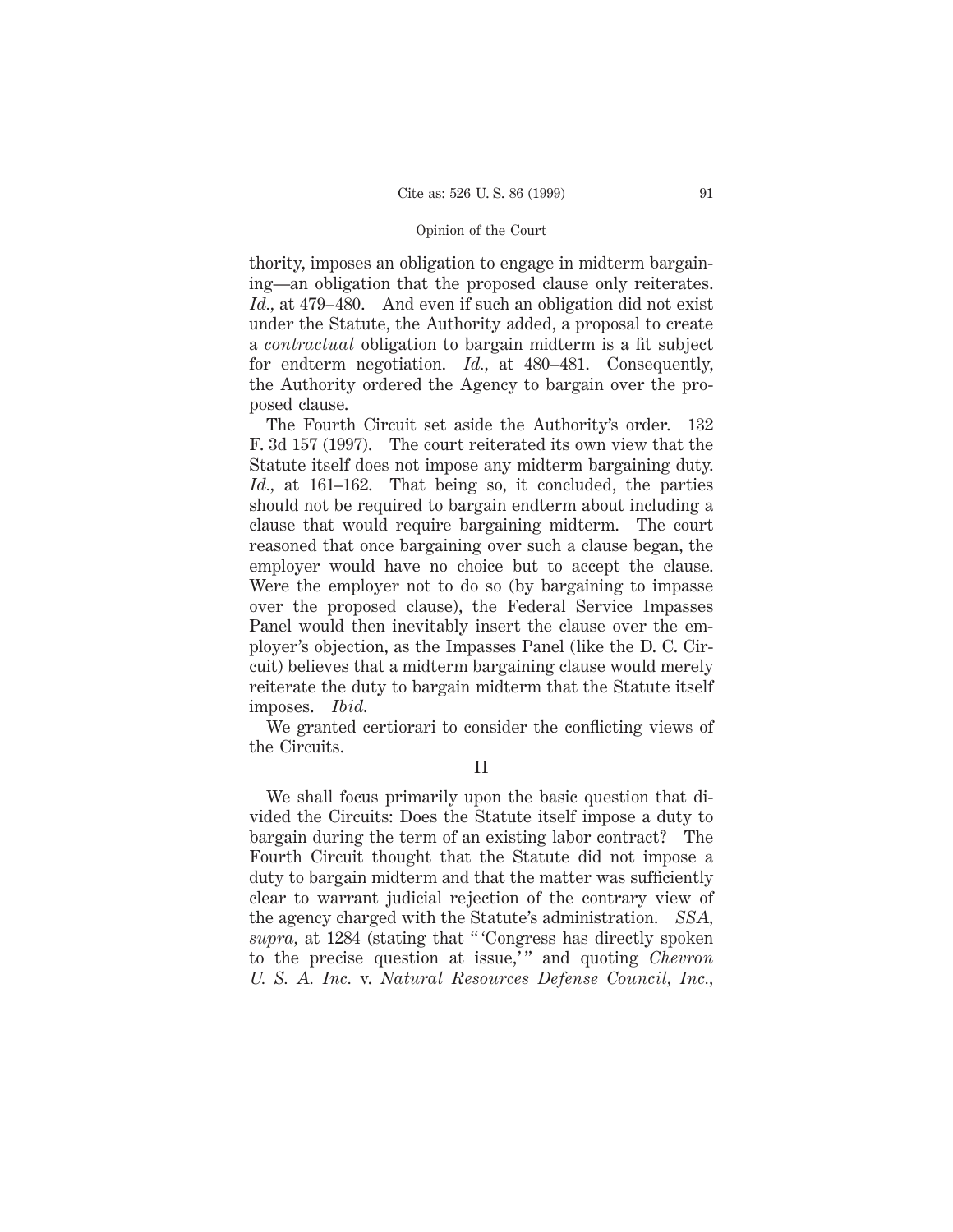467 U. S. 837, 842 (1984)). We do not agree with the Fourth Circuit, for we find the Statute's language sufficiently ambiguous or open on the point as to require judicial deference to reasonable interpretation or elaboration by the agency charged with its execution. See *id.,* at 842–845; *Fort Stewart Schools* v. *FLRA,* 495 U. S. 641, 644–645 (1990).

The D. C. Circuit, the Fourth Circuit, and the Authority all agree that the Statute itself does not expressly address union-initiated midterm bargaining. See *NTEU, supra,* at 298; *SSA, supra,* at 1284; Brief for Petitioner FLRA in No. 97–1243, p. 18. The Statute's relevant language simply says that federal agency employer and union representative "shall meet and negotiate in good faith for the purposes of arriving at a collective bargaining agreement." 5 U. S. C.  $§ 7114(a)(4)$ . It defines the key term "collective bargaining" agreement" as an "agreement entered into as a result of collective bargaining." § 7103(a)(8). And it goes on to define "collective bargaining" as involving the meeting of employer and employee representatives "at reasonable times" to "consult" and to "bargain in a good-faith effort to reach agreement with respect to the conditions of employment," incorporating "any collective bargaining agreement reached" as a result of these negotiations in "a written document." § 7103(a)(12). This language, taken literally, may or may not include a duty to bargain collectively midterm.

The Agency, here represented by the Solicitor General, argues that in context, this language *must* exclude midterm bargaining. We shall explain why we do not agree with each of the Agency's basic arguments.

First, the Agency makes a variety of linguistic arguments. As an initial matter, it emphasizes the words "arriving at" in the Statute's general statement that the parties must bargain "for the purposes of *arriving at* a collective bargaining agreement." This statement tends to exclude midterm bargaining, the Agency contends, because parties engage in midterm bargaining, not for the purpose of *arriving at,* but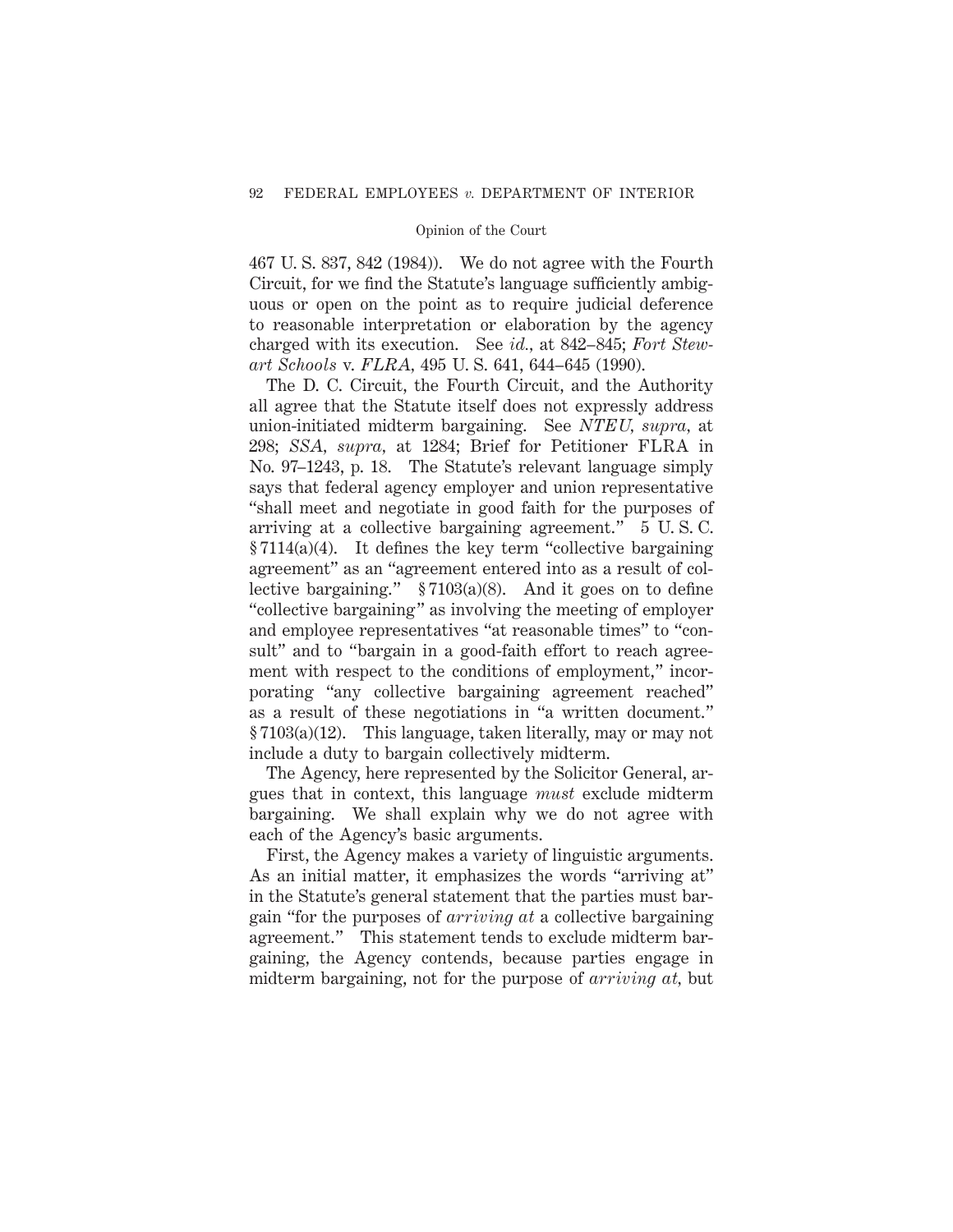for the purpose of *supplementing,* their basic, comprehensive labor contract. In other words, the basic collectivebargaining agreement is the only appropriate destination at which negotiations might "arriv[e]." The Agency adds that "collective bargaining agreement" is a term of art, which only and always refers to basic labor contracts, not to midterm agreements.

Further, while the Agency acknowledges that there is a duty to bargain midterm in the private sector, see *NLRB* v. *Jacobs Manufacturing Co.,* 196 F. 2d 680 (CA2 1952), it argues that this private-sector duty is based upon language in the National Labor Relations Act (NLRA) that is different in significant respects from the language in the Statute here. The Agency explains that the NLRA defines private-sector collective bargaining to include (1) negotiation "with respect to wages, hours, and other terms and conditions of employment, *or* [(2)] the negotiation of an agreement, or any question arising thereunder." 29 U. S. C. § 158(d) (emphasis added). The "or," under this view, indicates that privatesector employers have a comprehensive duty to "bargain collectively" whether or not such bargaining is part of "the negotiation of an agreement" leading to "written contract."

In our view, these linguistic arguments, while logical, make too much of too little. One can easily read "arriving at *a collective bargaining agreement*" as including an agreement reached at the conclusion of midterm bargaining, particularly because the Statute itself does no more than define the relevant term "collective bargaining agreement" in a circular way—as "an agreement entered into as a result of collective bargaining."  $5 \text{ U.S. C. } $7103(a)(8)$ . Nor have we found any statute, judicial opinion, agency document, or treatise that says whether the words "collective bargaining agreement" are words of art that must necessarily exclude midterm agreements. Finally, the linguistic differences between the NLRA and the FSLMRS tell us little, particularly given the fact that the two labor statutes, like collective bar-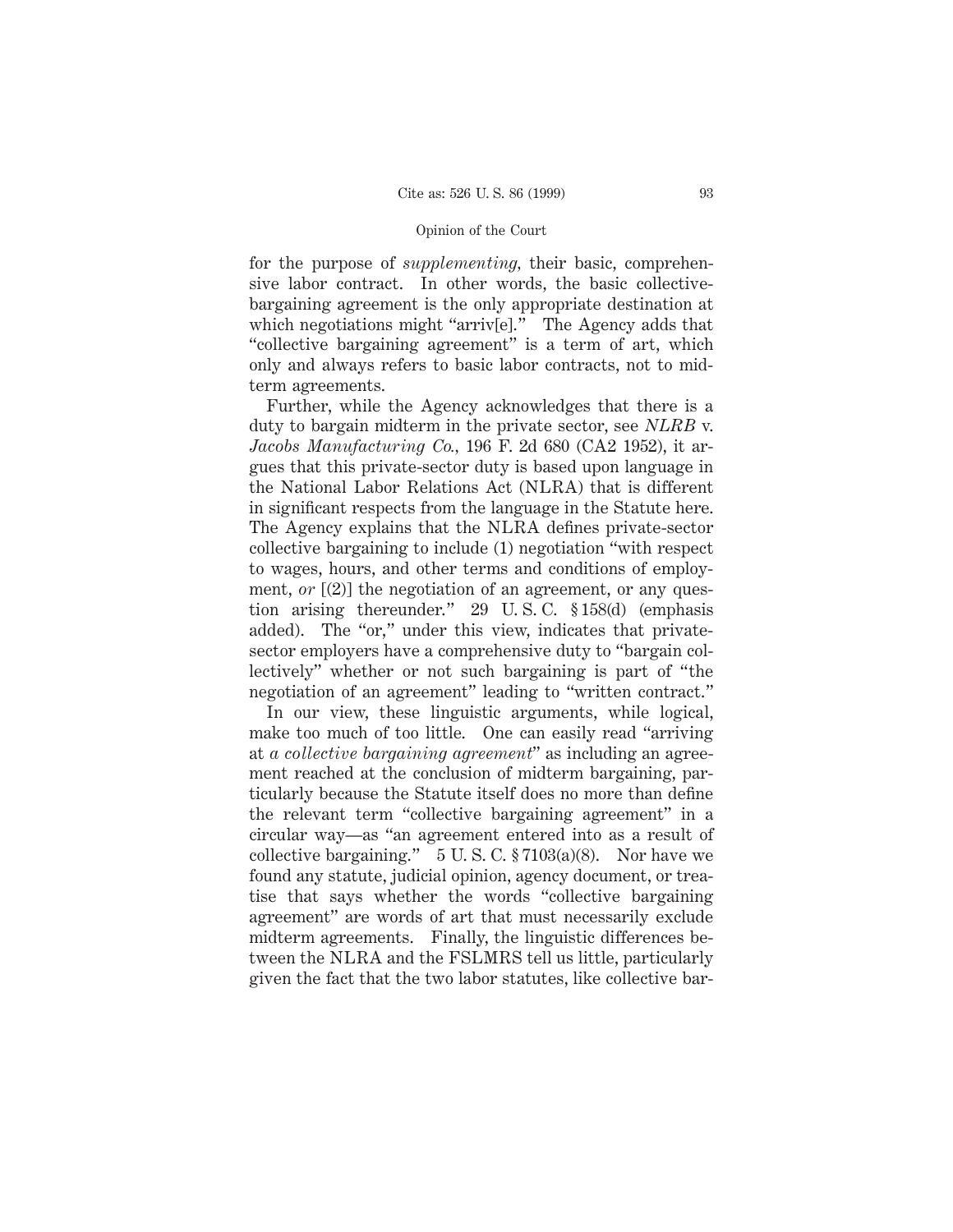gaining itself, are not otherwise identical in the two sectors. For all these reasons, we find in the relevant statutory language ambiguity, not certainty.

Second, the Agency—like the Fourth Circuit—contends that the Statute's policies demand a reading of the statutory language that would exclude midterm bargaining from its definition of "collective bargaining." The availability of midterm bargaining, the Agency argues, might lead unions to withhold certain subjects from ordinary endterm negotiations and then to raise them during the term, under more favorable bargaining conditions. A union might conclude, for example, that it is more likely to get what it wants by presenting a proposal during the term (when no other issues are on the table and a compromise is less likely) and then negotiating to impasse, thus leaving the matter for the Federal Service Impasses Panel to resolve. The Agency also points out that public-sector and private-sector bargaining differ in this respect. Private-sector unions enforce their views through strikes, and because they hesitate to strike midterm, they also have no particular incentive to bargain midterm. But public-sector unions enforce their views through compulsory arbitration, not strikes. Hence, the argument goes, public-sector unions have a unique incentive to bargain midterm on a piecemeal basis, thereby threatening to undermine the basic collective-bargaining process. See, *e. g., SSA,* 956 F. 2d, at 1288–1289.

Other policy concerns, however, argue for a different reading of the Statute. Without midterm bargaining, for example, will it prove possible to find a collective solution to a workplace problem, say, a health or safety hazard, that first appeared midterm? The Statute's emphasis upon collective bargaining as "contribut[ing] to the effective conduct of public business," 5 U.S.C.  $\frac{27101(a)(1)(B)}{B}$ , suggests that it would favor joint, not unilateral, solutions to such midterm problems.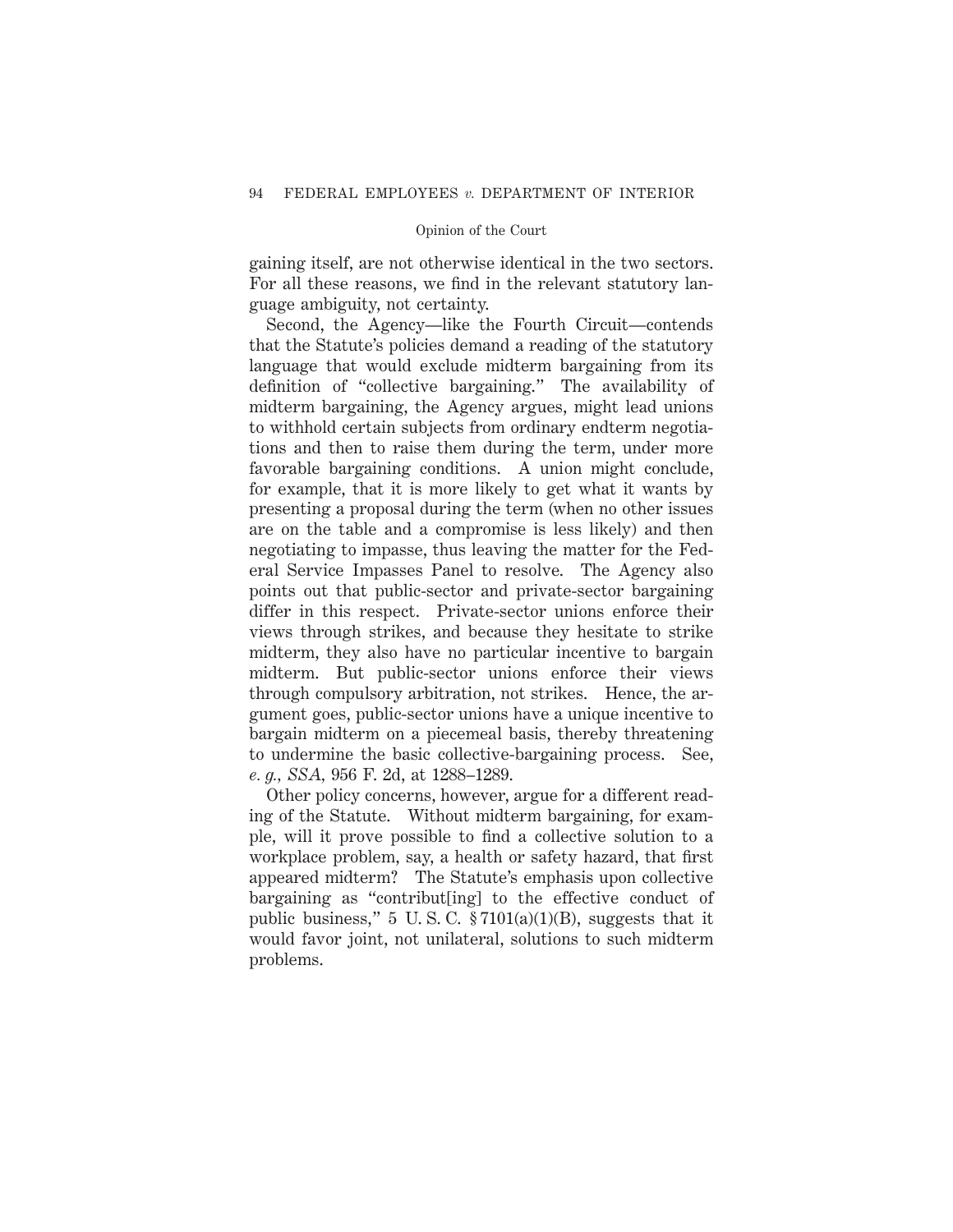The Authority would seem better suited than a court to make the workplace-related empirical judgments that would help properly balance these, and other, policy-related considerations. The Statute does not indicate that Congress itself decided to make these specific policy judgments. Hence the Agency's policy arguments illustrate the need for the Authority's elaboration or refinement of the basic statutory collective-bargaining obligation; they illustrate the appropriateness of judicial deference to considered Authority views on the matter; and, most importantly, they do not narrow the scope of a statutory provision the language of which is consistent with a variety of interpretations.

Third, the Agency argues that the Statute's history and prior administrative practice support its view that federal agencies have no duty to bargain midterm. The Statute grew out of an Executive Order that previously had governed federal-sector labor relations. See Exec. Order No. 11491, 3 CFR 861 (1966–1970 Comp.), as amended by Exec. Order Nos. 11616, 11636, and 11838, 3 CFR 605, 634, 957 (1971–1975 Comp.). In support, the Agency cites a case in which an Assistant Secretary of Labor, applying that Executive Order, dismissed an unfair labor practice complaint on the ground, among others, that a federal agency need not bargain over midterm union proposals. *Army and Air Force Exchange Serv., Capital Exchange Region Headquarters,* Case No. 22–6657(CA), 2 Rulings on Requests for Review of Assistant Secretary of Labor for Labor-Management Relations 561–562 (1976) (not reviewed by the Federal Labor Relations Council, predecessor to the Authority); see *IRS I,* 17 F. L. R. A., at 736–737, n. 7 (finding, based upon this decision, that there was no obligation to bargain over midterm union proposals under the Executive Order). A single alternative ground, however—in a single, unreviewed decision from before the Statute was enacted—does not demonstrate the kind of historical practice that one might assume would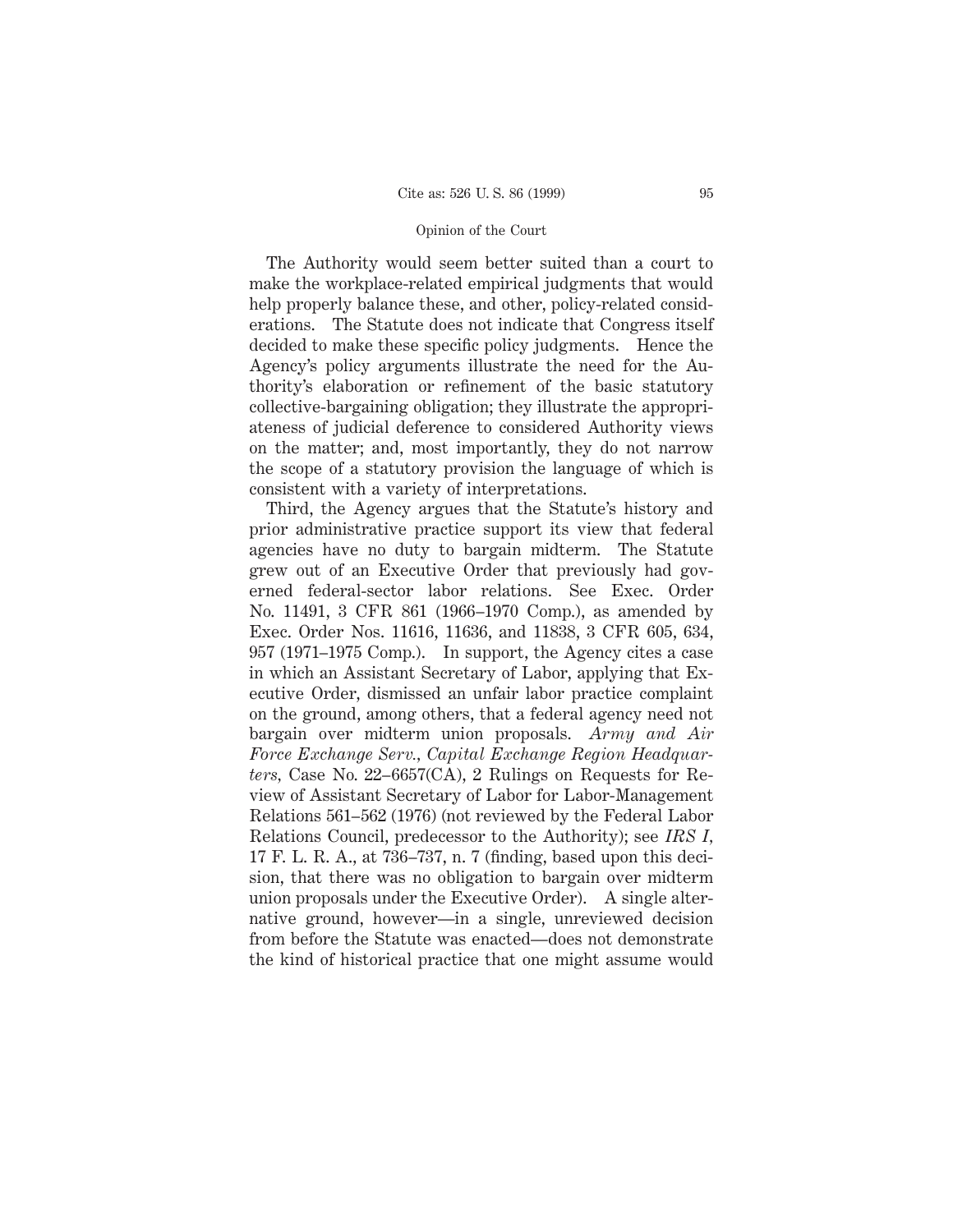be reflected in the Statute, particularly when at least one treatise suggested at the time that federal labor relations practice was to the contrary. See H. Robinson, Negotiability in the Federal Sector 10–11, and n. 9 (1981) (stating that under the Executive Order both unions and agencies had a continuing duty to bargain through the term of a basic labor contract).

The Agency also points to a Senate Report in support of its interpretation of the Statute. That Report speaks of the parties' "mutual duty to bargain" with respect to (1) "changes in established personnel policies proposed by management," and (2) "negotiable proposals initiated by either the agency or [the union] . . . in the context of negotiations *leading to a basic collective bargaining agreement.*" S. Rep. No. 95–969, p. 104 (1978) (emphasis added). This Report, however, concerns a bill that contains language similar to the language before us but was not enacted into law. According to the D. C. Circuit, at least, any distinction between basic and midterm bargaining that is indicated by this passage "did not survive the rejection by Congress of the Senate's restrictive view of the rights of labor and the importance of collective bargaining." *NTEU,* 810 F. 2d, at 298. In any event, the Report's list of possible occasions for collective bargaining does not purport to be an exclusive list; it does not say that the Statute was understood to exclude midterm bargaining; and any such implication is simply too distant to control our reading of the Statute.

Fourth, the Agency and the Fourth Circuit contend that the "management rights" provision of the Statute, 5 U. S. C. § 7106, *does* authorize limited midterm bargaining in respect to certain matters (not here at issue), and that by negative implication it denies permission to bargain midterm in respect to any others. See, *e. g., SSA, supra,* at 1284 ("The inclusion of a specific duty of midterm effects bargaining . . . suggests the inadvisability of reading a more general duty into the statute"). Our examination of that provision,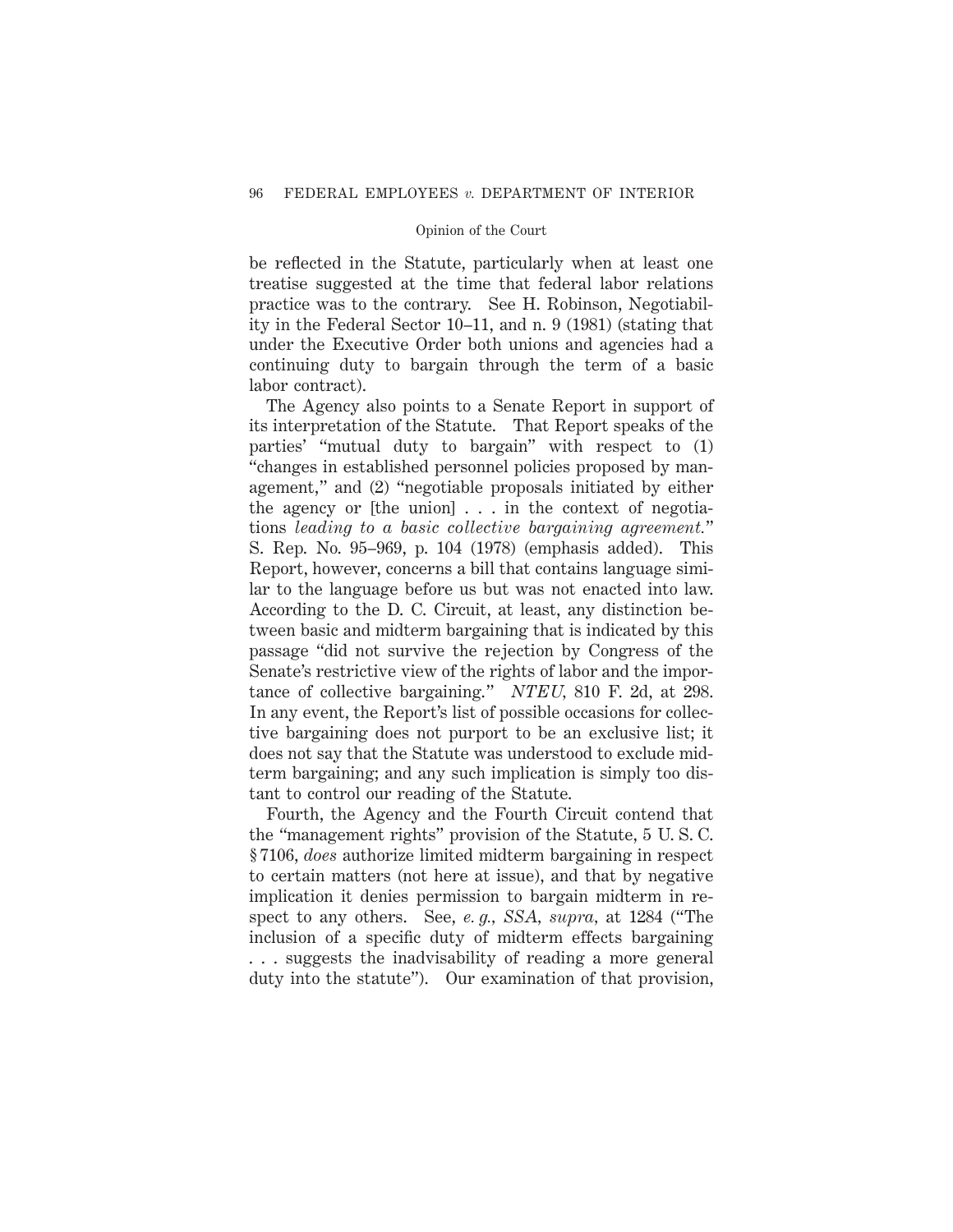however, finds little support for such a strong negative implication.

Subsection (a) of the management rights provision withdraws from collective bargaining certain subjects that it reserves exclusively for decision by management. It specifies, for example, that federal agency "management official[s]" will retain their authority to hire, fire, promote, and assign work, and also to determine the agency's "mission, budget, organization, number of employees, and internal security practices." § 7106(a).

Subsection (b), however, permits a certain amount of collective bargaining in respect to the very subjects that subsection (a) withdrew. Subsection (b) states:

"*Nothing in this section shall preclude* any agency and any labor organization from negotiating—

"(1) at the election of the agency, on the numbers, types, and grades of employees or positions assigned to any organizational subdivision, work project, or tour of duty, or on the technology, methods, and means of performing work;

"(2) procedures which management officials . . . will observe in exercising any authority under this section; or

"(3) appropriate arrangements for employees adversely affected by the exercise of any authority under this section by such management officials." § 7106(b) (emphasis added).

The two subsections of the management rights provision, taken together, do not help the Agency. While the provision contemplates that bargaining over the impact and implementation of management changes may take place during the term of the basic labor contract, subsection (b) need not be read to actually impose a duty to bargain midterm. The italicized clause, "[n]othing in this section shall preclude," indicates only that the delegation of certain rights to man-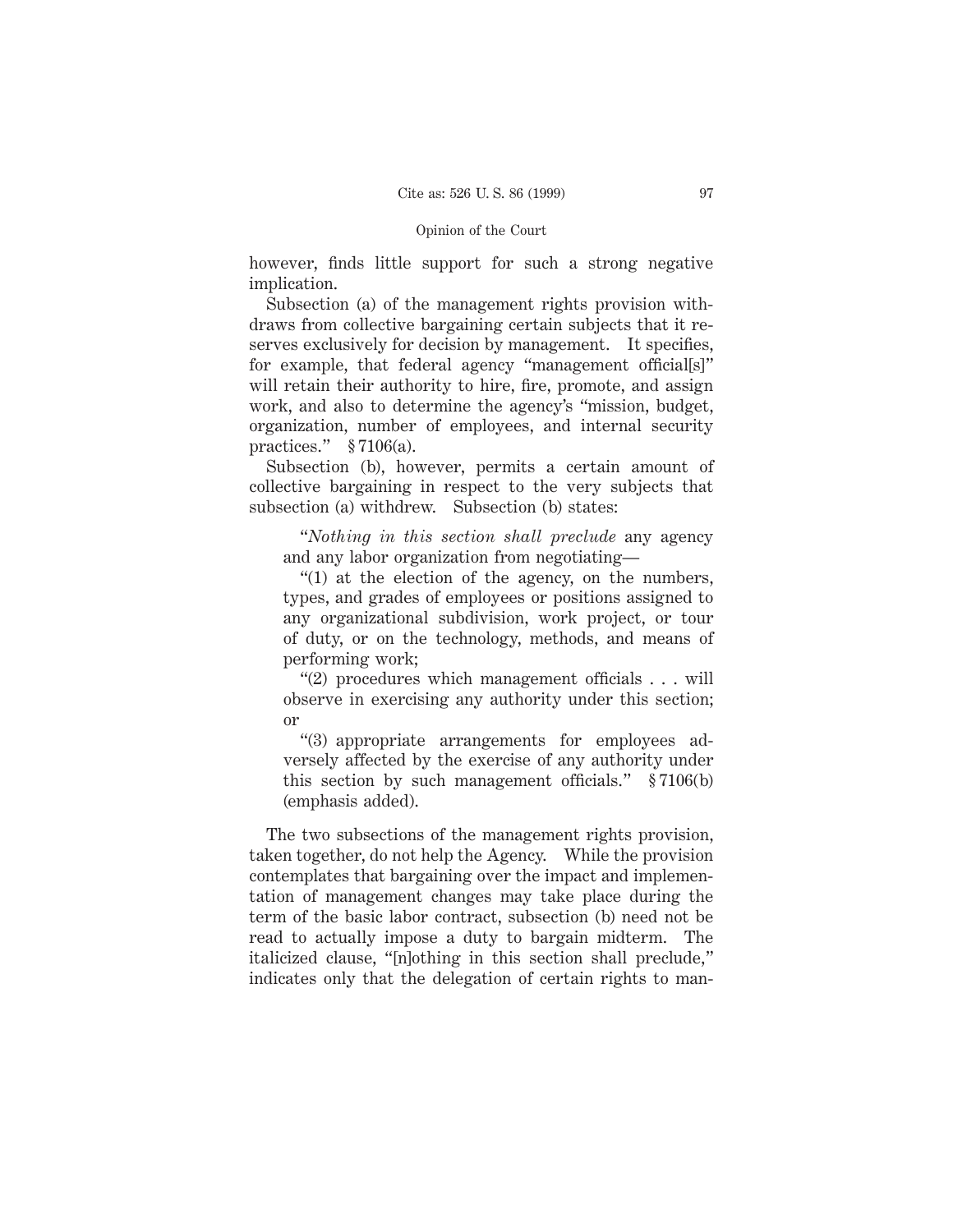agement (*e. g.,* promotions) shall not *preclude* negotiations about certain related matters (*e. g.,* promotion procedures). By its terms, then, subsection (b) does nothing more than create an exception to subsection (a), preserving the duty to bargain with respect to certain matters otherwise committed to the discretion of management. Because § 7106(b) chiefly addresses the subject matter of bargaining and not the timing, one could reasonably conclude that while that subsection contemplates midterm bargaining in the circumstances there specified, the duty to bargain midterm finds its source elsewhere in the Statute. Hence, the management rights provision seems to hurt, as much as to help, the Agency's basic argument.

The upshot of this analysis is that where the Agency and the Fourth Circuit find a clear statutory denial of any midterm bargaining obligation, we find ambiguity created by the Statute's use of general language that might, or might not, encompass various forms of midterm bargaining. That kind of statutory ambiguity is inconsistent both with the Fourth Circuit's absolute reading of the Statute and also with the D. C. Circuit's similarly absolute, but opposite, reading. Compare *SSA,* 956 F. 2d, at 1284, with *NTEU,* 810 F. 2d, at 301 (rejecting the Authority's position that there is no duty to bargain midterm on the ground that it is "contrary to the intent of the legislature and the guiding purpose of the statute"). Indeed, the D. C. Circuit's analysis implicitly concedes the need to make at least *some* midterm bargaining distinctions, when it assumes that the midterm bargaining obligation does not extend to matters that are covered by the basic contract. See *id.,* at 296.

The statutory ambiguity is perfectly consistent, however, with the conclusion that Congress delegated to the Authority the power to determine—within appropriate legal bounds, see, *e. g.,* 5 U. S. C. § 706 (Administrative Procedure Act); *Chevron U. S. A. Inc.* v. *Natural Resources Defense Council,*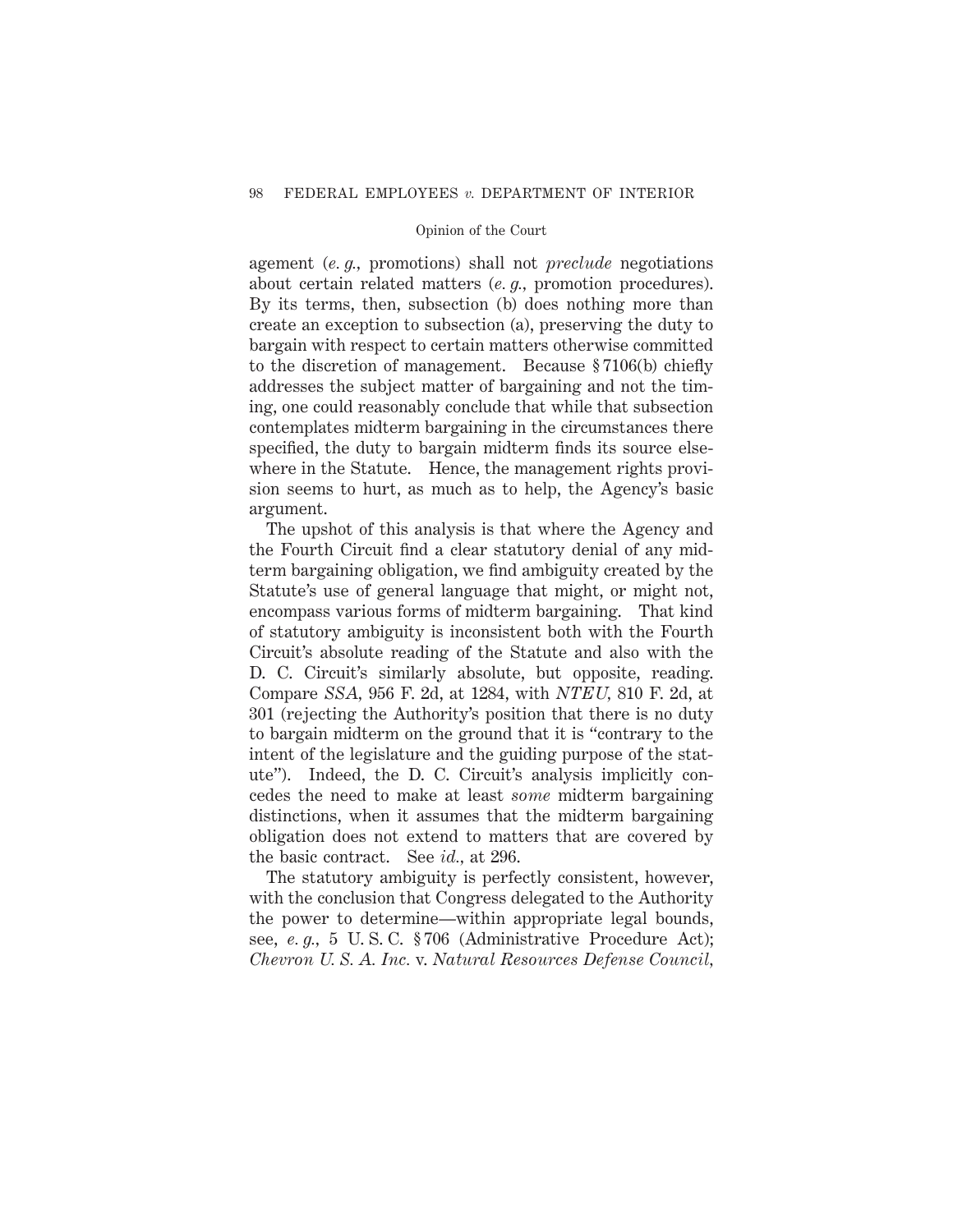*Inc.,* 467 U. S. 837 (1984)*—*whether, when, where, and what sort of midterm bargaining is required. The Statute's delegation of rulemaking, adjudicatory, and policymaking powers to the Authority supports this conclusion. See 5 U. S. C. § 7105(a)(1) ("Authority shall provide leadership in establishing policies and guidance");  $\S 7105(a)(2)(E)$  (Authority "resolves issues relating to the duty to bargain in good faith"); § 7117(c) (Authority resolves disputes about whether the duty to bargain in good faith extends to a particular matter); accord, *American Federation of Govt. Employees, Local 2986, AFL–CIO* v. *FLRA,* 775 F. 2d 1022, 1027 (CA9 1985); *American Federation of Govt. Employees, AFL–CIO, Council of Soc. Sec. Dist. Office Locals, San Francisco Region* v. *FLRA,* 716 F. 2d 47, 50 (CADC 1983). This conclusion is also supported by precedent recognizing the similarity of the Authority's public-sector and the National Labor Relations Board's private-sector roles. As we have recognized, the Authority's function is "to develop specialized expertise in its field of labor relations and to use that expertise to give content to the principles and goals set forth in the Act," and it "is entitled to considerable deference when it exercises its 'special function of applying the general provisions of the Act to the complexities' of federal labor relations." *Bureau of Alcohol, Tobacco and Firearms* v. *FLRA,* 464 U. S. 89, 97 (1983) (quoting *NLRB* v. *Erie Resistor Corp.,* 373 U. S. 221, 236 (1963)).

We conclude that Congress "left" the matters of whether, when, and where midterm bargaining is required "to be resolved by the agency charged with the administration of the statute in light of everyday realities." *Chevron, supra,* at 865–866.

# III

The specific question before us is whether an agency must bargain endterm about including in the basic labor contract a clause that would require certain forms of midterm bar-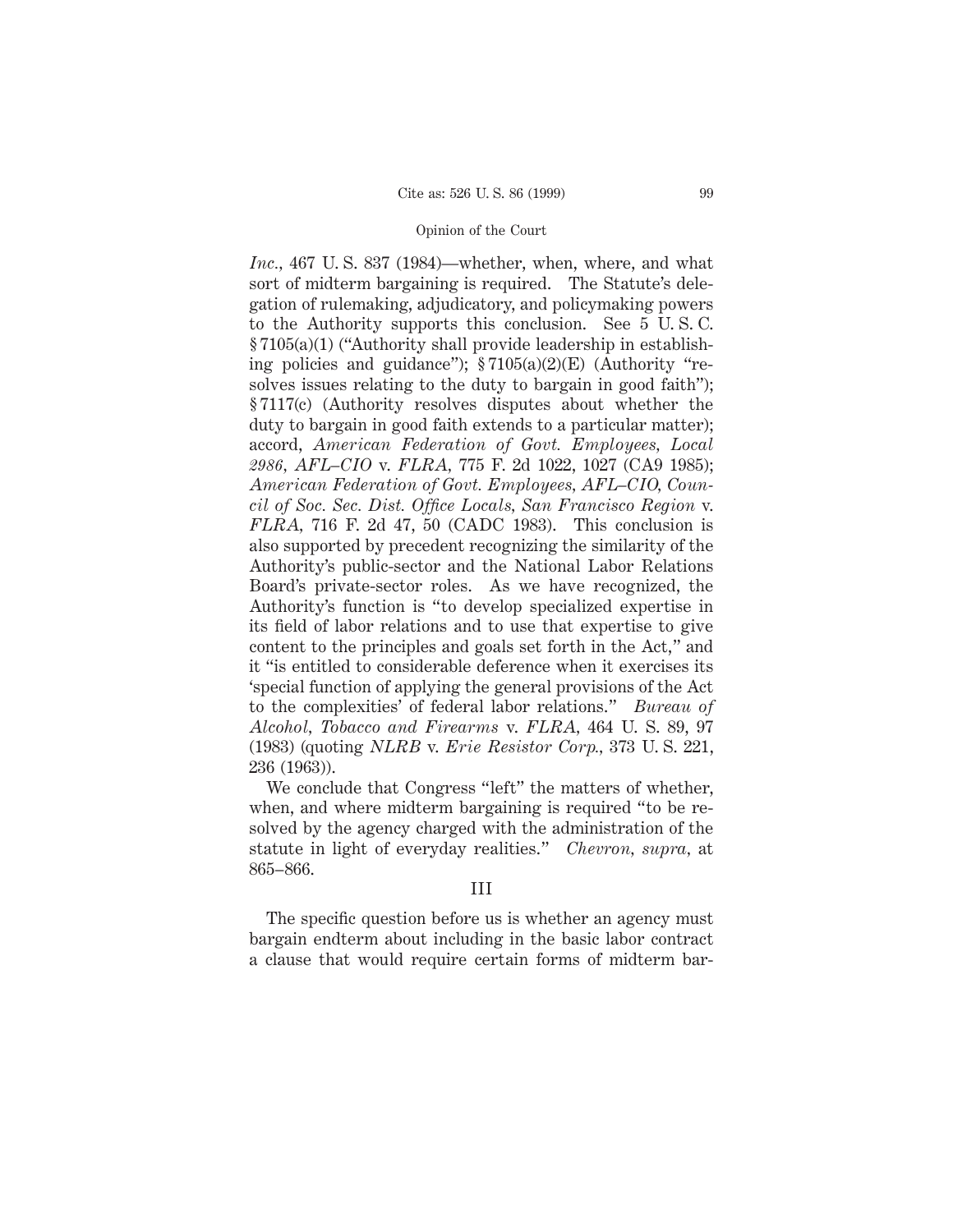gaining. As is true of midterm bargaining itself, and for similar reasons, the Statute grants the Authority leeway (within ordinary legal limits) in answering that question as well.

The Authority says that it has determined, as a matter of its own judgment, that the parties must bargain over such a provision. Our reading of its relevant administrative determinations, however, leads us to conclude that its judgment on the matter was occasioned by the D. C. Circuit's holding that the Statute must be read to impose on agencies a duty to bargain midterm. See, *e. g., Merit Systems Protection Bd. Professional Assn.,* 30 F. L. R. A. 852, 859–860 (1988) (midterm bargaining clause is negotiable because it "reiterates a right the Union has under the Statute"); 52 F. L. R. A., at 479 (in the instant suit, restating that same conclusion). The Authority did indicate below that even if it agreed with the Fourth Circuit's position that the Statute does not impose a duty to bargain midterm, the outcome in this litigation would be no different, as the Authority " 'has previously upheld the negotiability of proposals despite the absence of a statutory right concerning the matter in question.'" *Id.*, at 480 (quoting *Department of Energy,* 51 F. L. R. A. 124, 127 (1995), enf. denied, *Department of Energy* v. *FLRA,* 106 F. 3d 1158 (CA4 1997)). This explanation, however, seems more an effort to respond to, and to distinguish, a contrary judicial authority, rather than an independently reasoned effort to develop complex labor policies. Regardless, the Authority's conclusion would seem linked to the D. C. Circuit's basic understanding about the statutory requirements.

In light of our determination that the Statute does not resolve the question of midterm bargaining, nor the related question of bargaining about midterm bargaining, we believe the Authority should have the opportunity to consider these questions aware that the Statute permits, but does not compel, the conclusions it reached.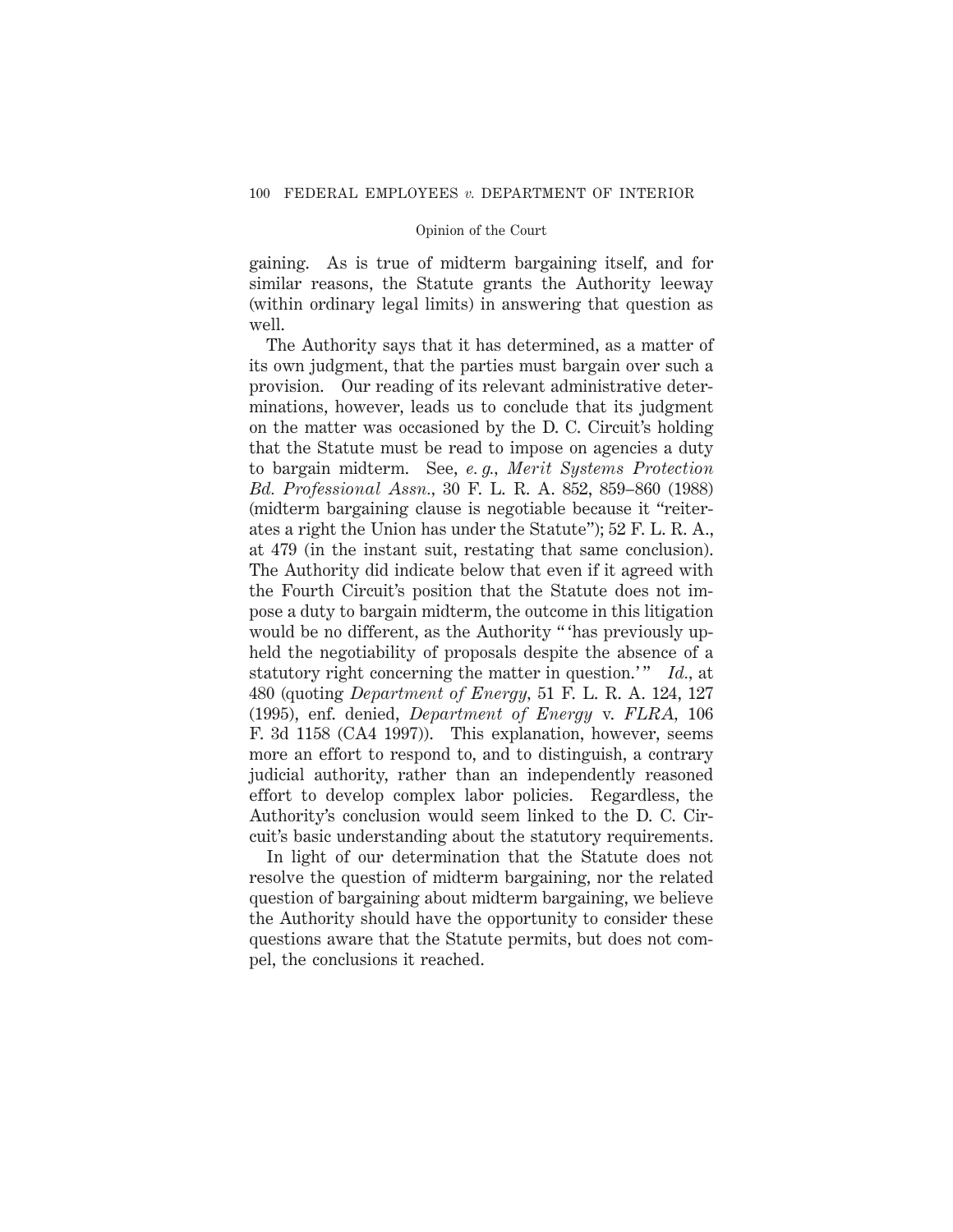The judgment of the Fourth Circuit is vacated, and the cases are remanded for further proceedings consistent with this opinion.

### *It is so ordered.*

JUSTICE O'CONNOR, with whom THE CHIEF JUSTICE joins, and with whom Justice Scalia and Justice Thomas join as to Part I, dissenting.

The Court today ignores the plain meaning of the Federal Service Labor-Management Relations Statute (Federal Labor Statute or Statute) and erroneously concludes that when an agency responds to a judicial decision by abandoning its own interpretation of a statute and adopting that of the judicial forum this Court should defer to the agency's revised position, rather than evaluate whether the revised interpretation renders, in fact, the most plausible reading of the statute. I respectfully dissent.

# I

The Federal Labor Statute plainly does not impose a general duty on agencies to bargain midterm. See *Social Security Administration* v. *FLRA,* 956 F. 2d 1280, 1281 (CA4 1992). Whether the language of a statute is plain or ambiguous is determined "by reference to the language itself, the specific context in which that language is used, and the broader context of the statute as a whole." *Robinson* v. *Shell Oil Co.,* 519 U. S. 337, 341 (1997).

Here, the language of the Federal Labor Statute, as well as the specific and broader contexts in which that language is used, demonstrates that the Statute is unambiguous. The Federal Labor Statute specifies a few instances where midterm bargaining is required, see 5 U. S. C. § 7106(b), but it contains no provision that expressly or implicitly imposes a *general* duty on agencies to bargain during the term of a collective bargaining agreement. Rather, Congress defined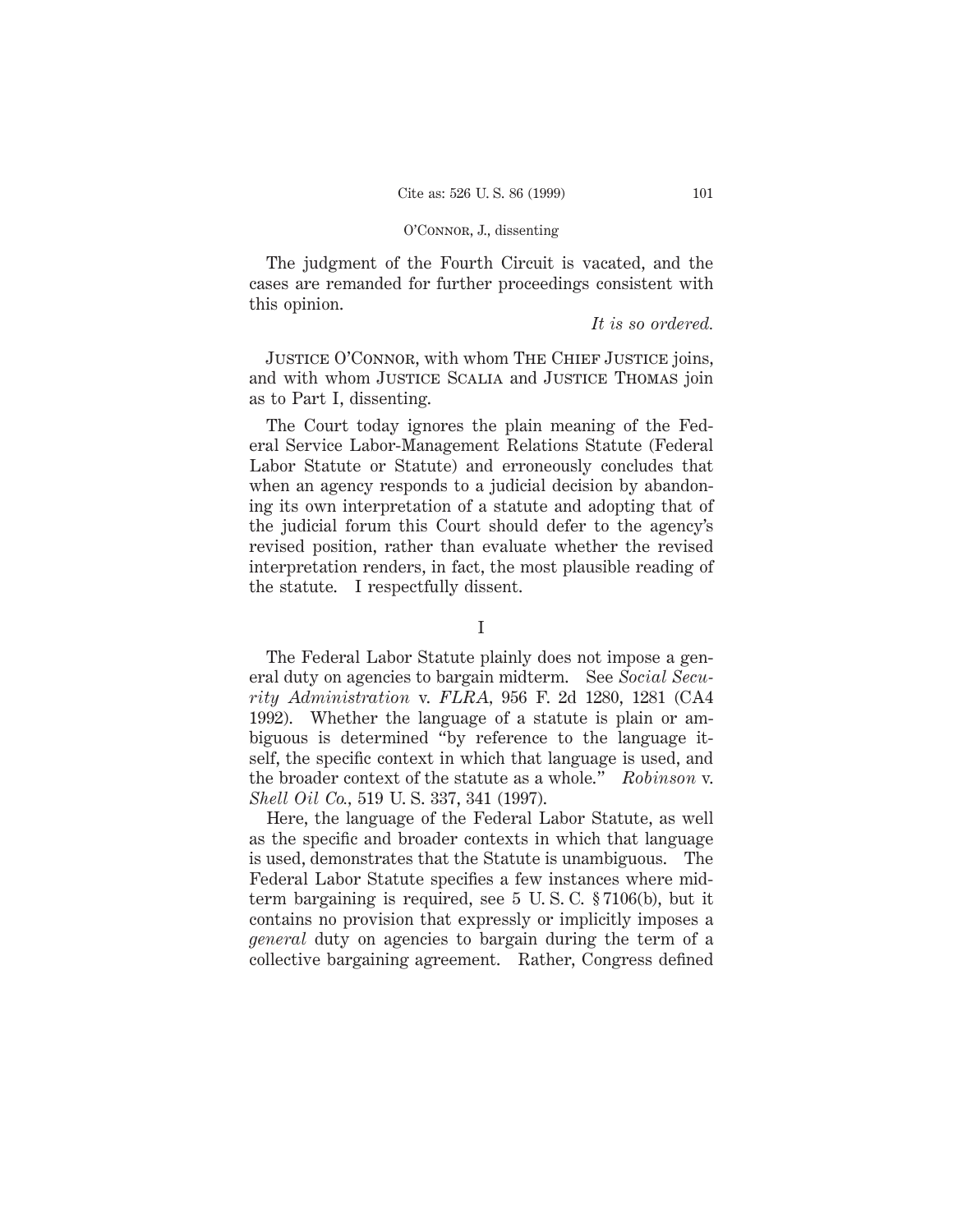the general duty to bargain to include only a duty to "meet and negotiate in good faith for the purposes of *arriving at a collective bargaining agreement,*" § 7114(a)(4) (emphasis added), and obligated agencies to negotiate "with a sincere resolve to reach *a collective bargaining agreement,*"  $\S 7114(b)(1)$  (emphasis added); see also  $\S 7114(b)(5)$  (requiring parties "to take such steps as are necessary to implement such agreement"). The term "arrive" is commonly understood to mean "to reach a destination" or "to gain or achieve an end." See Webster's Third New International Dictionary 121 (1976). Thus, by its terms, the Federal Labor Statute requires an agency to "meet and negotiate in good faith" with unions only "for the purposes of" achieving an end: a comprehensive collective bargaining agreement. See also § 7103(a)(8) (defining "collective bargaining agreement" as "an agreement" reached through collective bargaining); § 7103(a)(12) (defining "collective bargaining," in part, as "to reach [an] agreement with respect to the conditions of employment").

The Court suggests that, because a midterm bargaining agreement is an end agreement of negotiation, the duty to bargain may encompass midterm agreements as well. See *ante,* at 93. As the word "midterm" suggests, however, such agreements are only a "midpoint" in the term of the underlying collective bargaining agreement. Because such agreements do not stand alone but relate back to the primary collective bargaining agreement, a midterm agreement is most appropriately regarded as a modification of, or a supplement to, the primary agreement reached pursuant to the Federal Labor Statute. See, *e. g.,* 29 U. S. C. § 158(d) (describing midterm bargaining agreements in private sector as "modification[s]" to the primary agreement). The Federal Labor Statute expresses no *general* duty on the part of agencies to negotiate modifications or supplements to an existing collective bargaining agreement. With respect to modifications and supplements, the Statute requires only that agen-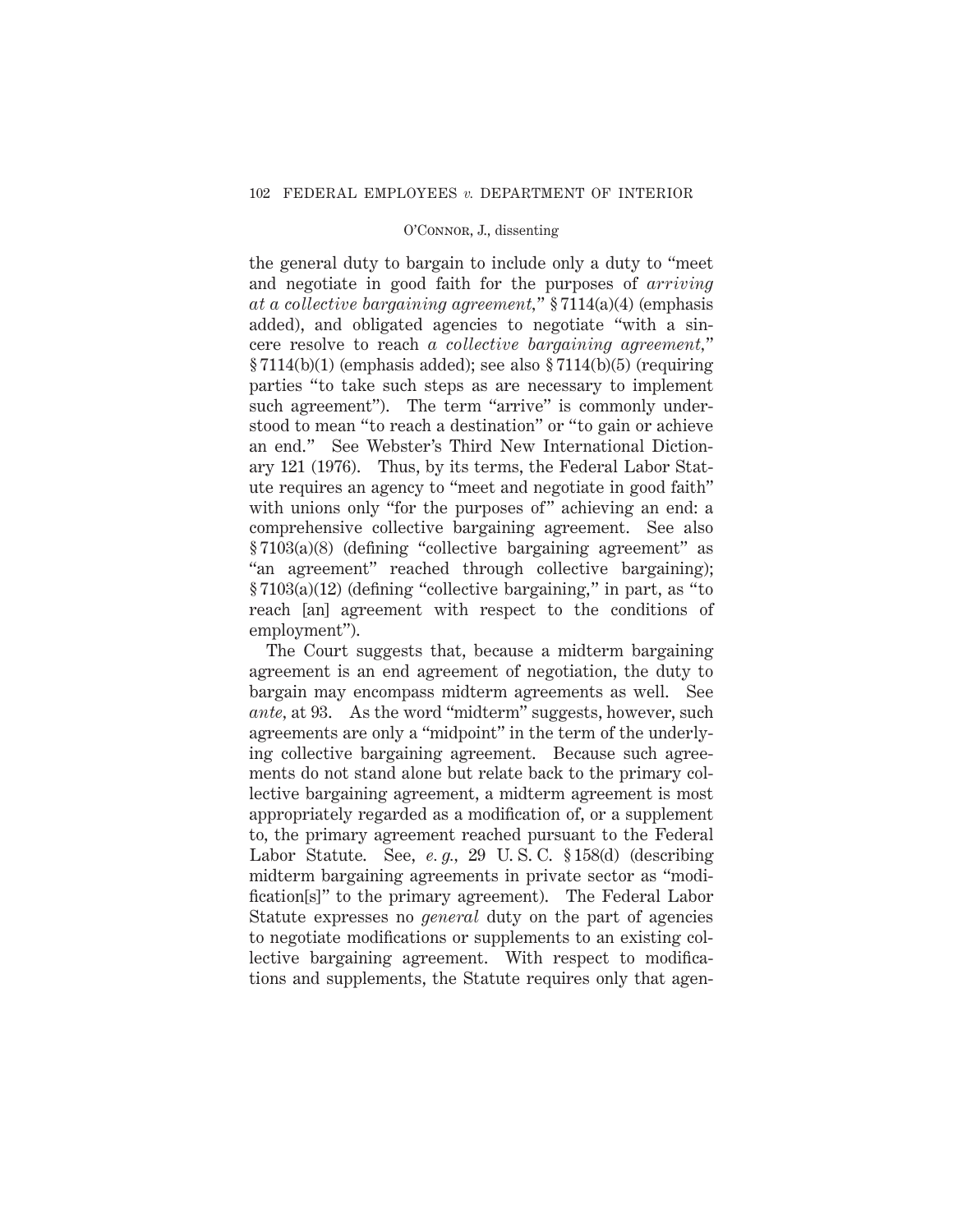cies bargain over a few specified topics. See 5 U. S. C. § 7106(b).

Section 7106(b) *obligates* an agency to bargain midterm over specified agency initiatives, such as the creation of "procedures which management officials of the agency will observe in exercising any authority" under the Federal Labor Statute. § 7106(b)(2); see also § 7106(b)(3) (providing for bargaining over "appropriate arrangements for employees adversely affected by the exercise of any authority under this section by such management officials"); *American Federation of Government Employees, AFL–CIO, Local 2782* v. *FLRA,* 702 F. 2d 1183, 1186–1187 (CADC 1983). Because the Statute specifies a few, limited topics that are subject to midterm bargaining, it cannot be construed to require midterm bargaining generally. Such a construction, indeed, renders the specific and general obligations redundant. See, *e. g., United States* v. *Nordic Village, Inc.,* 503 U. S. 30, 36 (1992).

The Court reasons that § 7106(b) does not define a limited duty to bargain midterm because it merely defines exceptions to § 7106(a), which, in turn, defines managerial rights that are themselves exceptions to the duties outlined in the Statute. Moreover, because the section's introductory language "indicates only that the delegation of certain rights to management . . . shall not *preclude* negotiations about certain related matters," see *ante,* at 97–98, the Court suggests that § 7106(b) defines a permissive exception to an exception rather than an obligation. It thus follows from the structure and text of § 7106(b) that "the duty to bargain midterm finds its source elsewhere in the Statute." *Ante,* at 98.

The Court's reliance on § 7106(b)'s introductory language is misplaced because the subparts of § 7106(b) indicate that this section defines an obligation, not a permissive exception. Specifically, although § 7106(b)(1) provides that an agency at its election can initiate bargaining on working conditions, §§ 7106(b)(2) and (b)(3) are mandatory, *requiring* that agen-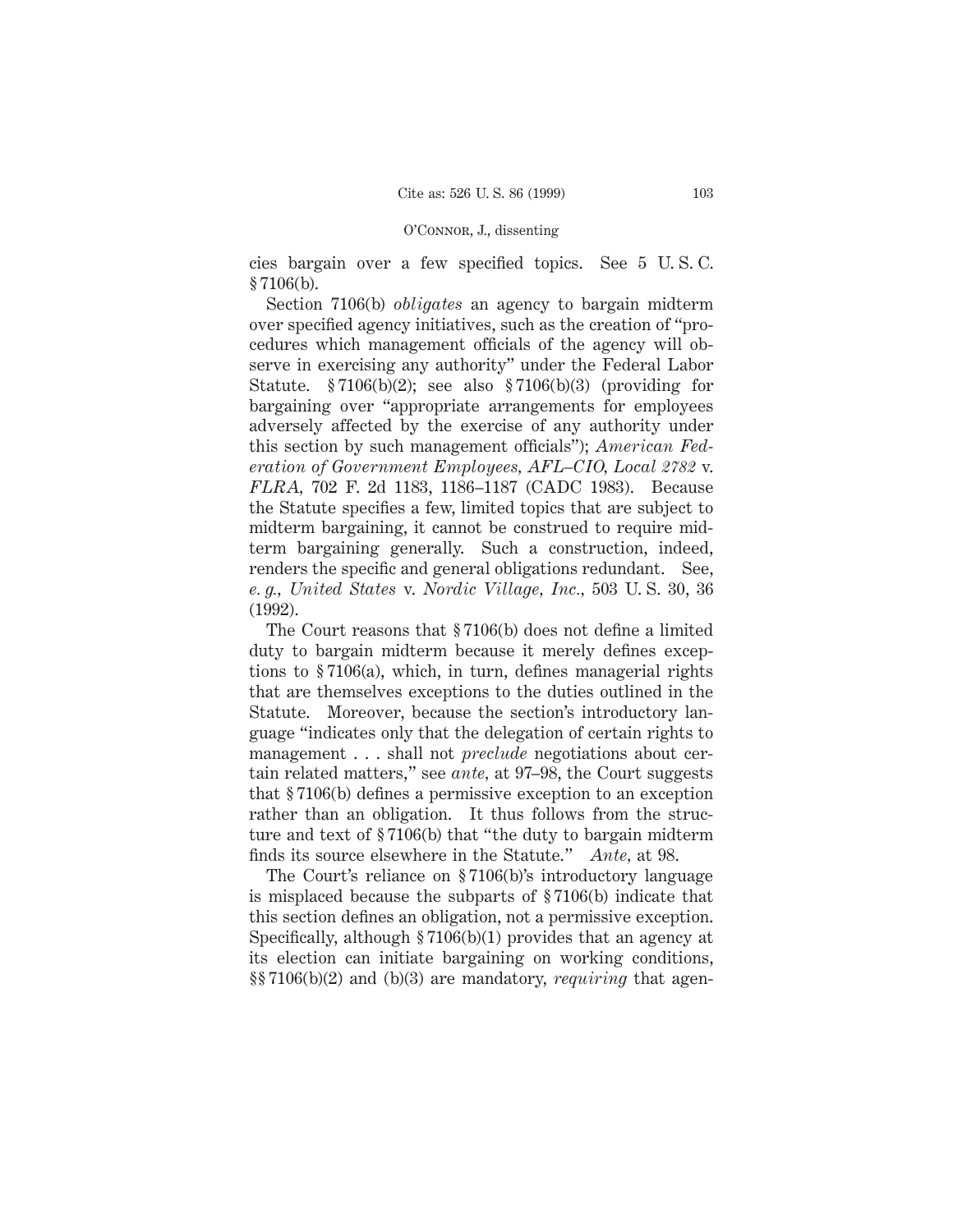cies bargain midterm over the matters specified. At the very least, §§ 7106(b)(2) and (b)(3) demonstrate that Congress intended to impose only a limited duty on agencies to bargain midterm. Even assuming § 7106(b) is permissive, there is no basis for the Court's conclusion that this section demonstrates that a generalized duty to bargain midterm emanates from another statutory source; indeed, there is no other provision of the Statute from which such a duty could emanate. See *ante,* at 98. Accordingly, it is plain from its language and structure that a general duty to engage in midterm bargaining is not prescribed by the Federal Labor Statute.

That the Federal Labor Statute contemplates a single end agreement, and not supplementary agreements or modifications, is also demonstrated by a comparison of it to the National Labor Relations Act (NLRA), the Statute's privatesector counterpart. The duty to bargain, as defined in the NLRA, includes "the negotiation of an agreement, *or any question arising thereunder.*" 29 U. S. C. § 158(d) (emphasis added). This broad definition of the duty, which clearly contemplates negotiation of midterm agreements, stands in stark contrast to the duty defined in the Federal Labor Statute, to "arriv[e] at a collective bargaining agreement." 5 U. S. C. § 7114(a)(4). The NLRA also contains a proviso limiting this broad duty to negotiate when there is "in effect a collective-bargaining contract covering employees in an industry" and a party desires to "modify" that contract. 29 U. S. C. § 158(d). For example, there is no duty to engage in midterm bargaining over matters already "contained in" the existing collective bargaining agreement. *Ibid.* As noted above, the Federal Labor Statute lacks any comparable language. Because, at the time it drafted the Statute, Congress knew that the NLRA defined a duty to bargain midterm, see *NLRB* v. *Jacobs Mfg. Co.,* 196 F. 2d 680, 684 (CA2 1952), this omission indicates that Congress did not intend to include a similar duty in the Federal Labor Statute.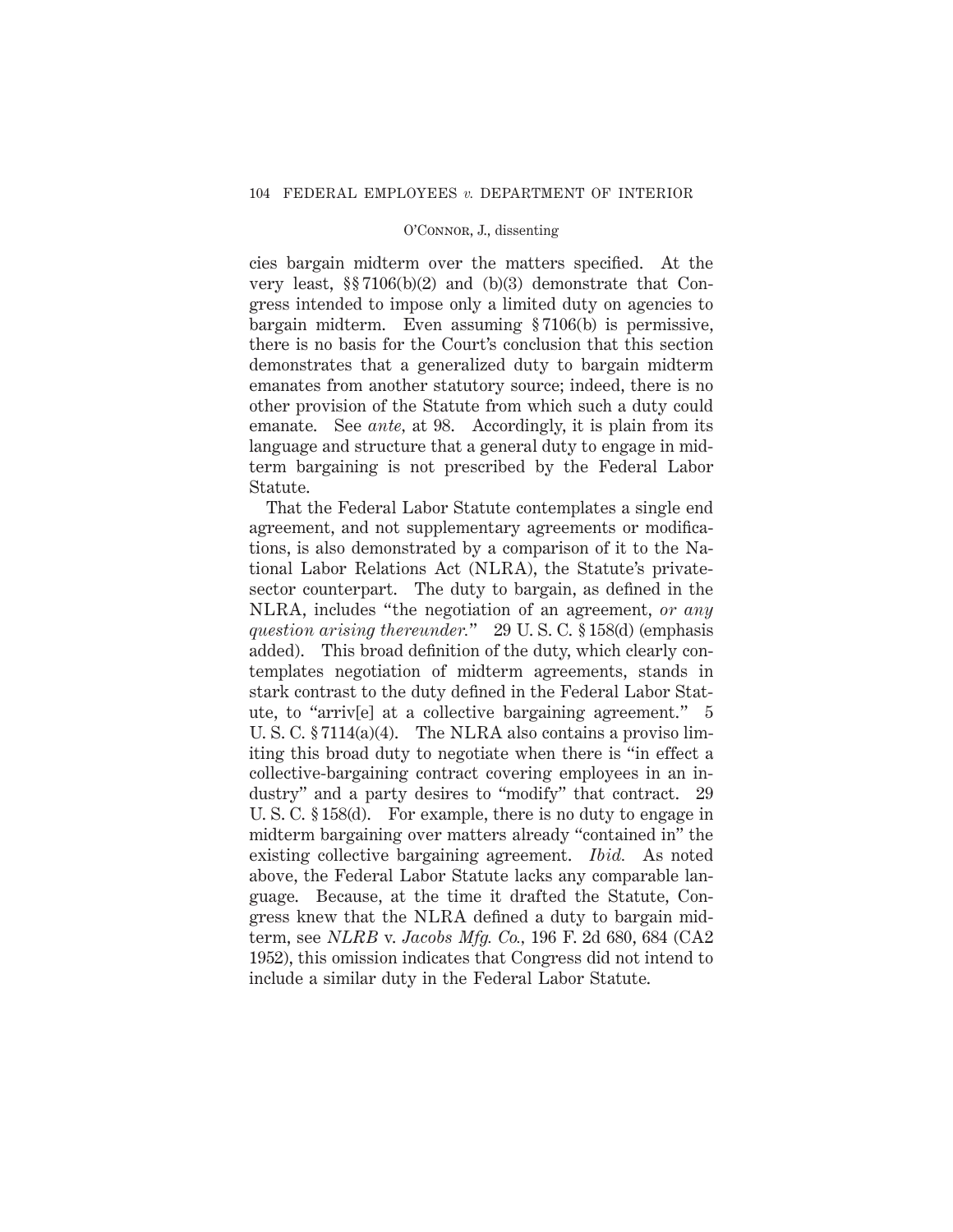The Court concludes, nevertheless, that this omission is irrelevant because the Federal Labor Statute and the NLRA, as well as collective bargaining in the public and private sectors, are different. See *ante,* at 93; see also *Fort Stewart Schools* v. *FLRA,* 495 U. S. 641, 648 (1990) (observing that the Federal Labor Statute and the NLRA should not be read *in pari materia*). To be sure, there are differences between the Acts, but that fact does not render a comparison of them irrelevant. It is well established that "the interpretation of a doubtful statute may be influenced by language of other statutes which are not specifically related, but which apply to similar persons, things, or relationships." 2B N. Singer, Sutherland on Statutory Construction § 53.03, p. 233 (rev. 5th ed. 1992). Employing this principle, the Court has previously compared nonanalogous statutes to aid its interpretation of them. See *Overstreet* v. *North Shore Corp.,* 318 U. S. 125, 131–132 (1943) (using Federal Employers' Liability Act to aid interpretation of Fair Labor Standards Act of 1938 even though the two Acts were *not* strictly analogous). In light of these principles of construction, the NLRA may be used to aid our interpretation of the Federal Labor Statute. See also *Bureau of Alcohol, Tobacco and Firearms* v. *FLRA,* 464 U. S. 89, 92–93, 96–97 (1983) (analogizing the Federal Labor Relations Authority (FLRA) to the National Labor Relations Board).

A comparison of the two statutes explains why a duty to bargain midterm was included in the NLRA but omitted from the Federal Labor Statute. Under the Statute, but not the NLRA, the Government must subsidize union negotiators. See 5 U. S. C. § 7131(a). Consequently, there is little incentive for union negotiators to streamline their bargaining positions or to avoid extended midterm bargaining. Given this incentive structure, it is difficult to imagine that Congress would obligate Government agencies to bargain midterm, for such an obligation would likely cause perpetual collective bargaining. Continuous bargaining, however, is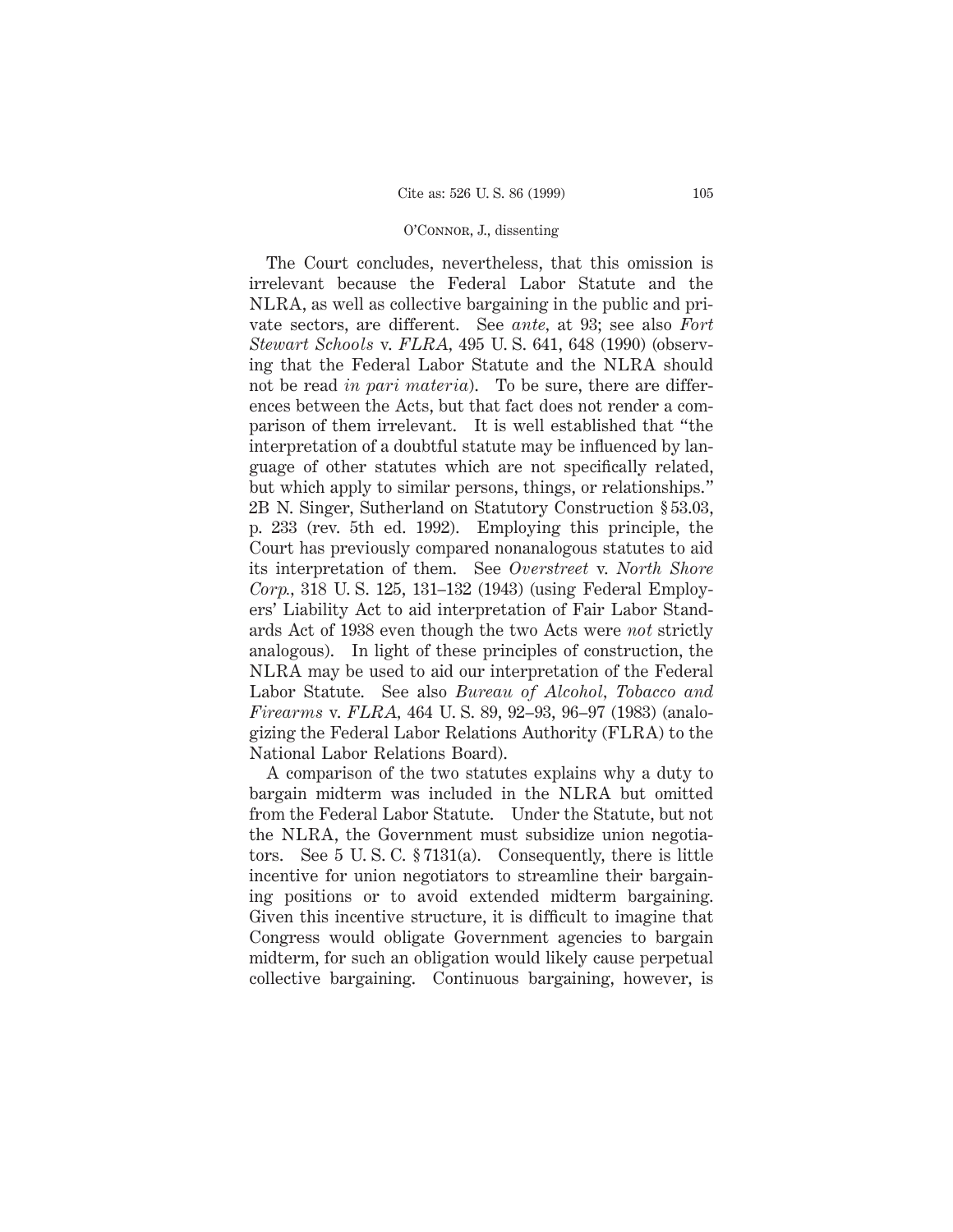contrary to the goal of the FLRA: to promote "effective and efficient" Government, not Government stymied by perpetual bargaining. § 7101(b). Indeed, it was this realization that initially motivated the FLRA to reject the contention that the Federal Labor Statute contained a duty to bargain midterm. See *Internal Revenue Service,* 17 F. L. R. A. 731, 736–737 (1985) (observing that midterm bargaining would cause continuous bargaining on an issue-by-issue basis).

A duty to bargain midterm was also excluded from the Statute because, in the context of the no-strike regime of federal labor relations, it would leave the agency-employer at an unfair disadvantage. In the NLRA context, the union that wants to obtain a midterm modification or supplement from an employer who is dead set against it must pay the price of a strike that is costly to it and its members. In the context of the Federal Labor Statute, the union that wants to obtain a midterm modification or supplement need only bargain to an impasse and then hope that the Federal Service Impasses Panel will give it all (or at least some) of what it has requested. Demanding unreciprocated additional benefits is cost free. Thus, a midterm bargaining requirement might motivate a union to "hold [a] matter off until the term agreement is done[,]. . . initiate the proposal as part of a single-issue negotiation," and, if an impasse results, force the agency to arbitrate. Ferris, Union-Initiated Mid-Term Bargaining: A Catalyst in Reshaping Conflict Patterns, 5 Negotiation J. 407, 411–412 (Oct. 1989). Again, it is obvious that this incentive structure does not promote "effective and efficient" Government. § 7101(b). Given the language and structure of the Federal Labor Statute, the context in which this language is used and the differences between the Statute and the NLRA, I would hold that the Federal Labor Statute plainly, and justifiably, does not impose a general duty to bargain midterm.

The FLRA argues, in the alternative, that even if the Federal Labor Statute does not impose a general obligation to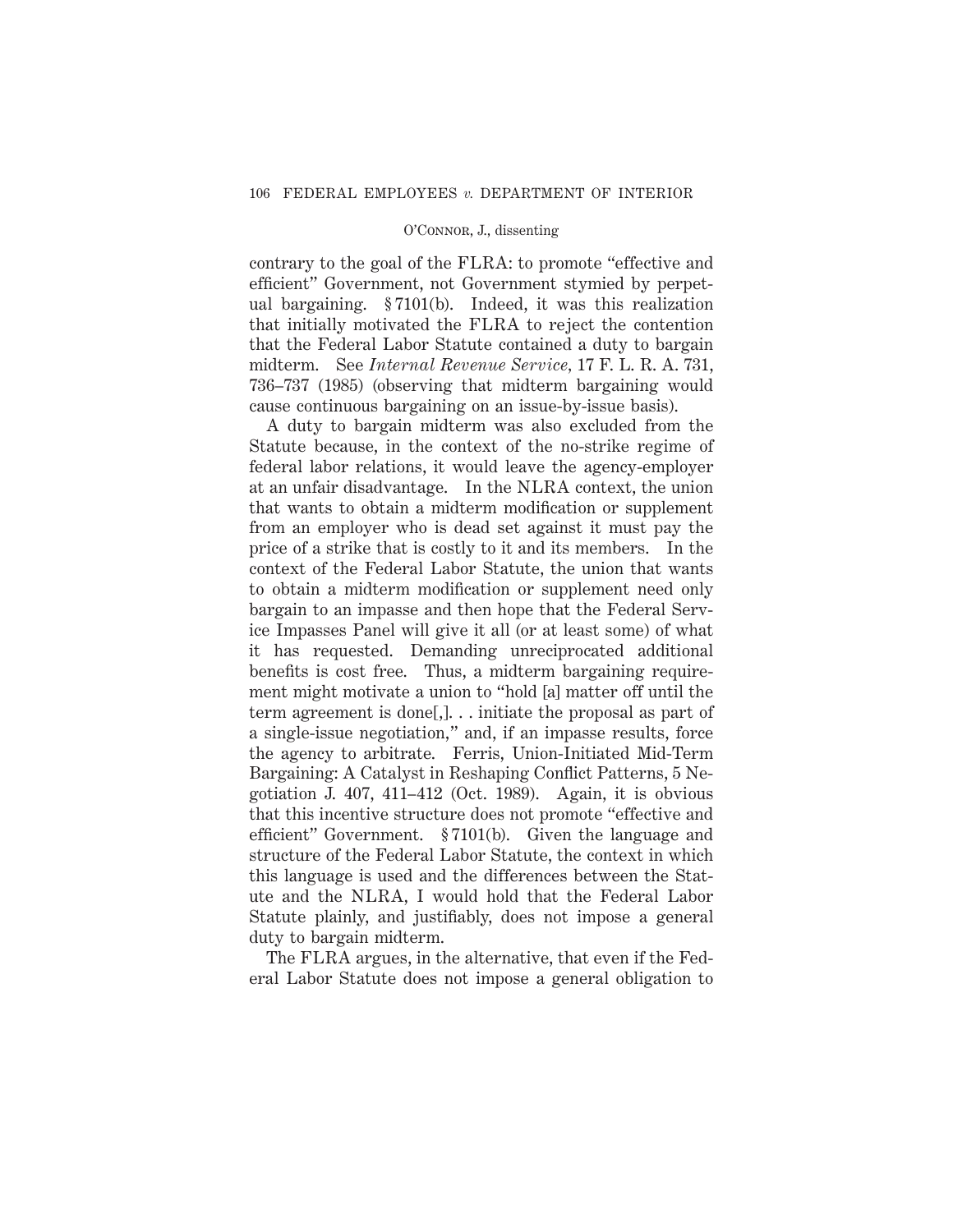bargain midterm, agencies nevertheless must bargain over union-initiated proposals to include in term agreements midterm bargaining provisions. In other words, unions may propose that agency-employers agree to obligate themselves contractually to bargain midterm. In the private sector, the duty to bargain means only that the employer and the exclusive representative bargain over something in good faith. In the public sector, however, the duty to bargain over a proposal can have very different consequences: Unions may force an agency into binding arbitration by bargaining to impasse.  $\S 7119(c)(5)(B)(iii)$ . Therefore, by imposing a duty to bargain over midterm bargaining clauses, the FLRA is, at the very least, taking the choice of whether to bargain midterm out of a reluctant federal employer's hands, and placing it into the hands of the Federal Service Impasses Panel, a result that seems inconsistent with the Federal Labor Statute's goals of promoting "effective and efficient Government." § 7101(b).

There is, moreover, no statutory source for a duty to bargain over contractual requirements to bargain midterm. Section 7117(a)(1) directs an agency to bargain over "matters which are the subject of any rule or regulation only if the rule or regulation is not a Government-wide rule or regulation" but only "to the extent not inconsistent with any Federal law." The FLRA has interpreted this section to impose a duty on agencies to bargain over only proposals relating to conditions of employment. See Brief for Petitioner FLRA in No. 97–1243, p. 37. It is not apparent, however, how bargaining over a contractual requirement to bargain midterm is a "matte[r]... affecting working conditions." See 5 U. S. C. § 7103(a)(14) (defining "conditions of employment"). More important, because Congress, through the Federal Labor Statute, chose not to require agencies to bargain midterm, it is "inconsistent with . . . Federal law" for the FLRA to require bargaining over a contractual requirement to bar-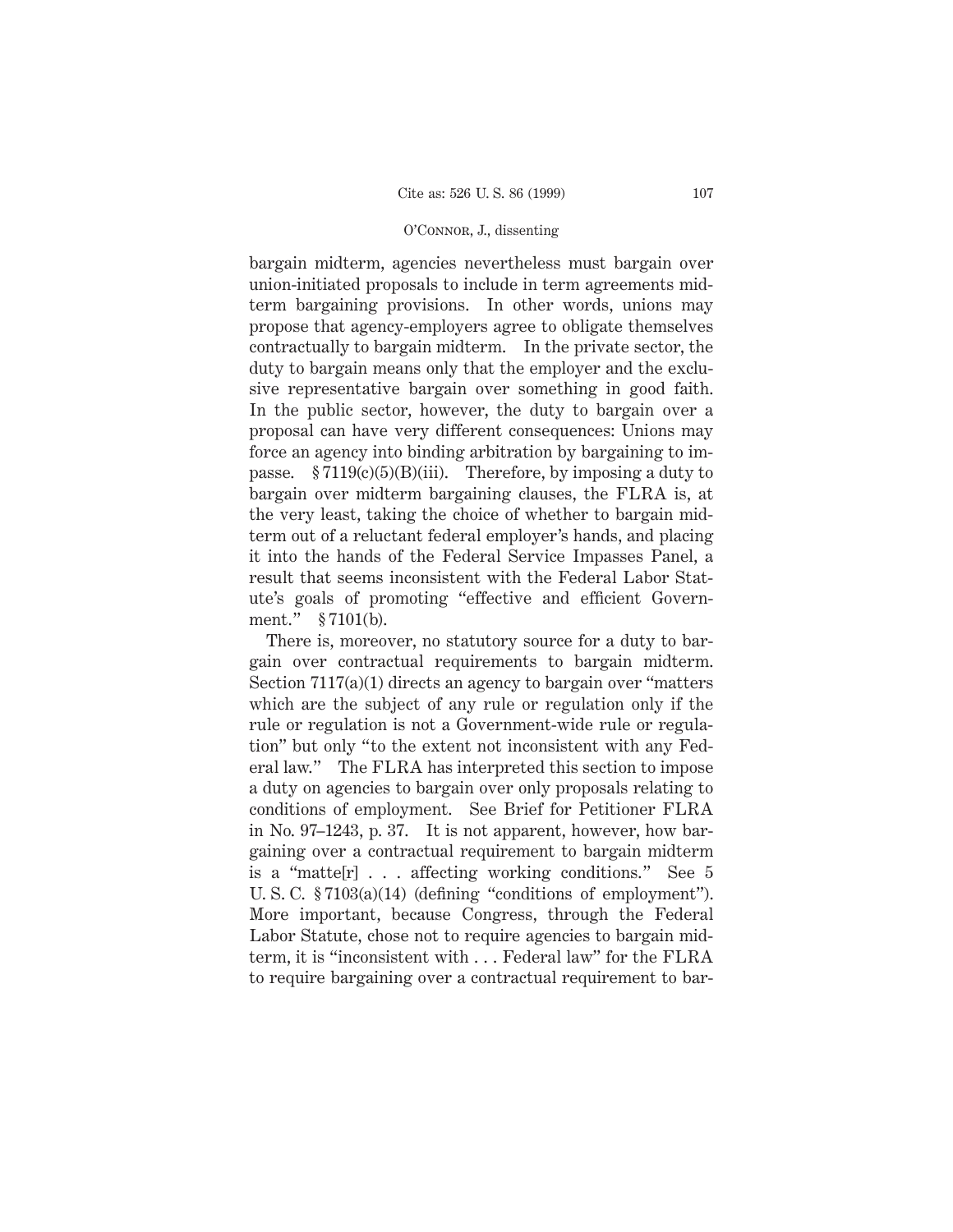gain midterm. As I read the Statute, Congress has clearly rejected such a requirement.

# II

Even if I agreed with the Court that the Federal Labor Statute is ambiguous with respect to the duty to bargain midterm, I would not defer in this suit to the FLRA's interpretation of the Statute pursuant to *Chevron U. S. A. Inc.* v. *Natural Resources Defense Council, Inc.,* 467 U. S. 837, 842–843 (1984).

We observed in *Good Samaritan Hospital* v. *Shalala,* 508 U. S. 402 (1993), that when an agency alters its interpretation of a statute, its revised interpretation may be entitled to less deference than a position consistently held. We explained:

"The Secretary is not estopped from changing a view she believes to have been grounded upon a mistaken legal interpretation. Indeed, an administrative agency is not disqualified from changing its mind; and when it does, the courts still sit in review of the administrative decision and should not approach the statutory construction issue *de novo* and without regard to the administrative understanding of the statutes. On the other hand, the consistency of an agency's position is a factor in assessing the weight that position is due. As we have stated: 'An agency interpretation of a relevant provision which conflicts with the agency's earlier interpretation is "entitled to considerably less deference" than a consistently held agency view.' *INS* v. *Cardoza-Fonseca,* 480 U. S. 421, 446, n. 30 (1987). How much weight should be given to the agency's views in such a situation, and in particular where its shifts might have resulted from intervening and possibly erroneous judicial decisions and its current position from one of our own rulings, will depend on the facts of individual cases." *Id.,* at 417 (some citations and internal quotation marks omitted).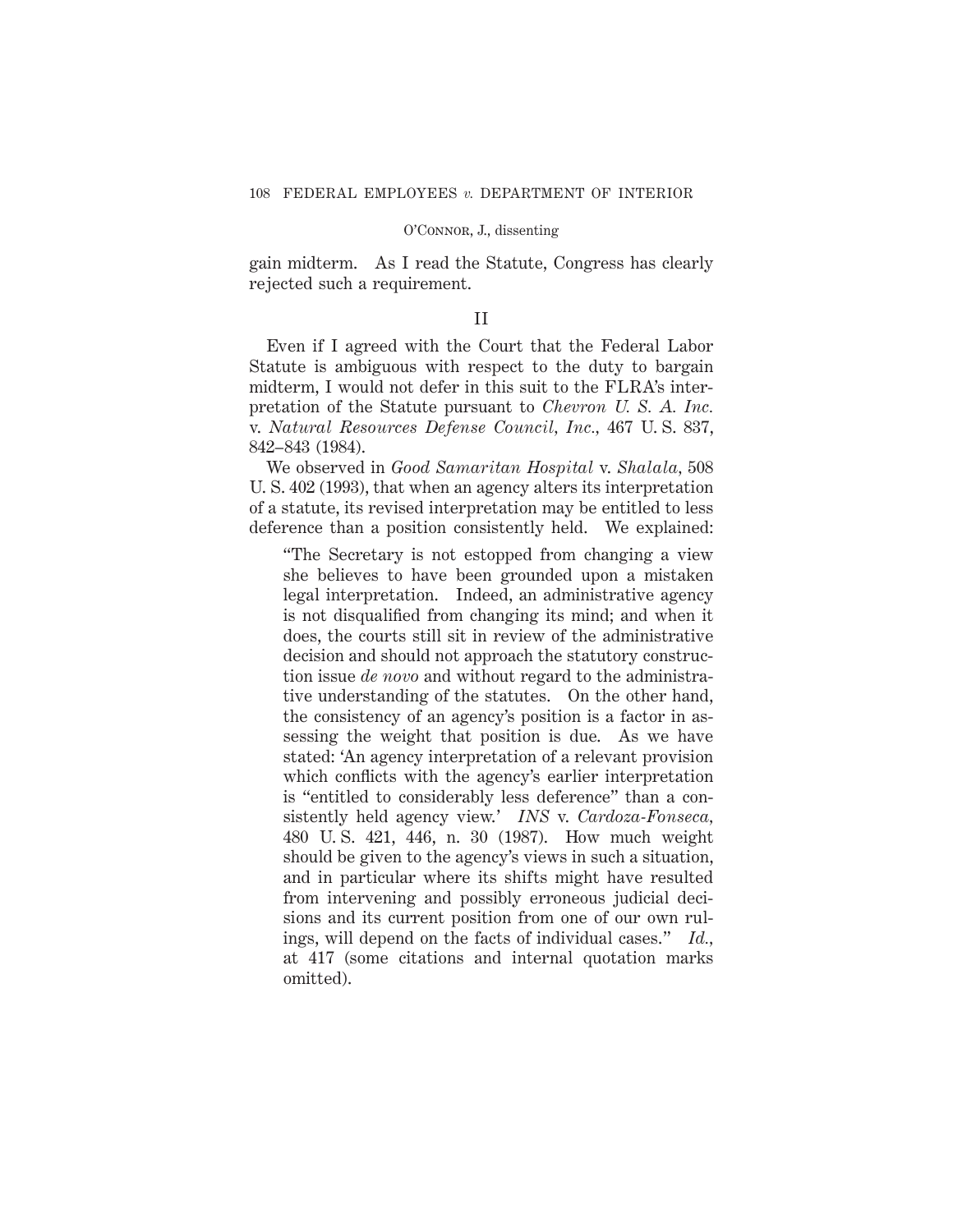See also *INS* v. *Cardoza-Fonseca,* 480 U. S. 421, 446–447, and n. 30 (1987) (rejecting agency interpretation of statute on ground that interpretation was not consistent with congressional intent, and agency's interpretation was not entitled to heightened deference because it had been inconsistent over time); *Federal Election Comm'n* v. *Democratic Senatorial Campaign Comm.,* 454 U. S. 27, 37 (1981) (observing that the "thoroughness, validity, and consistency of an agency's reasoning are factors that bear upon the amount of deference to be given an agency's ruling," but ultimately deferring to inconsistent agency position); see also *Watt* v. *Alaska,* 451 U. S. 259, 272–273 (1981) (holding that agency's interpretation of amendment that was contemporaneous with amendment's passage was entitled to considerably more deference than agency's current, inconsistent interpretation).

Here, the FLRA changed its position on the precise matter that we have been asked to consider—whether agencies have a duty to bargain midterm under the Federal Labor Statute—and did so in response to a judicial decision. Initially, the FLRA determined that the Statute did not impose a duty to bargain midterm, see *Internal Revenue Service,* 17 F. L. R. A. 731 (1985), but it came to the opposite conclusion after the D. C. Circuit rejected this reading of the Statute, see *National Treasury Employees Union* v. *FLRA,* 810 F. 2d 295 (1987) (holding the Statute required midterm bargaining); *Internal Revenue Service,* 29 F. L. R. A. 162, 166 (1987) (adopting D. C. Circuit's reading of the Statute). At the time it reversed course, the FLRA offered only a scant explanation for its sudden interpretive shift. It merely stated that it agreed with the D. C. Circuit's holdings and concluded, "based on the court's decision and in agreement with the Administrative Law Judge," that the IRS had impermissibly refused to bargain over a midterm proposal. *Id.,* at 165–166, 168. The only apparent reason for the agency's shift in interpretation was the D. C. Circuit's decision. In this circumstance, the agency's interpretation of